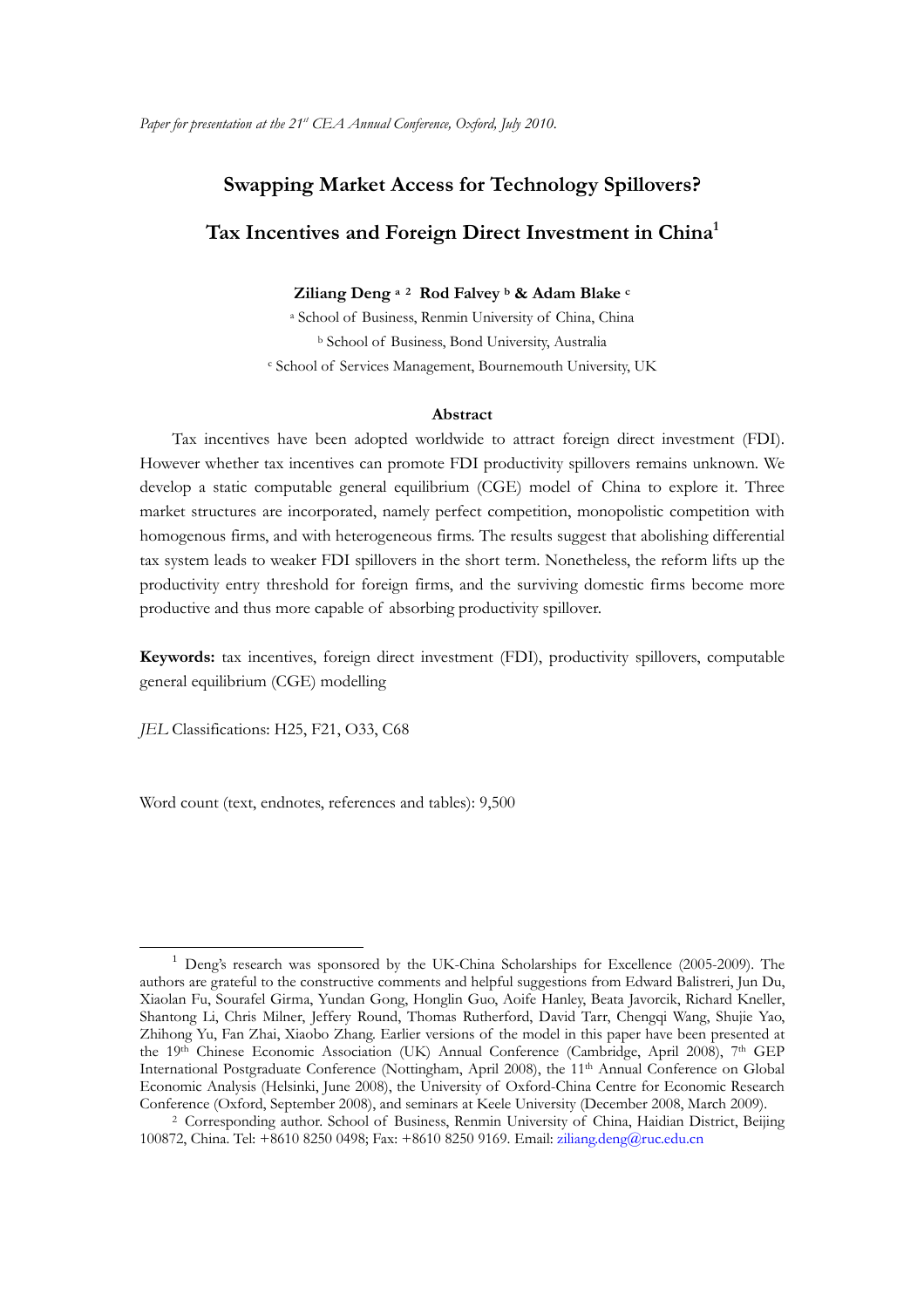#### **1. Introduction**

Corporate tax incentives has been a policy instrument widely adopted by many countries in the world to attract foreign direct investment (FDI), as FDI may arguably enhance productivity and economic growth in the host countries. Among various forms of corporate tax incentives for FDI, the most common ones are (a) tax holiday which grants newly-established firms a time period of corporate tax exemption; (b) statutory corporate tax reduction which is applicable to non-resident investment; (c) special investment allowance which can be deducted from the taxable profit; and (d) investment tax credit which offsets the taxes payable. (Organisation for Economic Co-operation and Development, 2001)

Tax incentives have been especially popular among the vast developing economies and the economies in transition, as those economies are relatively in shortage of capital and backward in technological development. According to a survey in 1995 which covers 8 economies in transition, all of the economies adopted various forms of tax incentives to attract FDI (Organisation for Economic Co-operation and Development, 1995). Preferential tax treatments are not just common among developing countries. Another global survey covering 40 developing and transition economies and 5 developed economies from all regions of the world (with North America excluded), almost 85 per cent of the countries surveyed offer tax holidays or statutory corporate tax reductions for specific types of foreign investment (United Nations Conference on Trade and Development, 2000). Tax competition over statutory profit tax rates for mobile profit has also been widely existing among the OECD countries in the last twenty years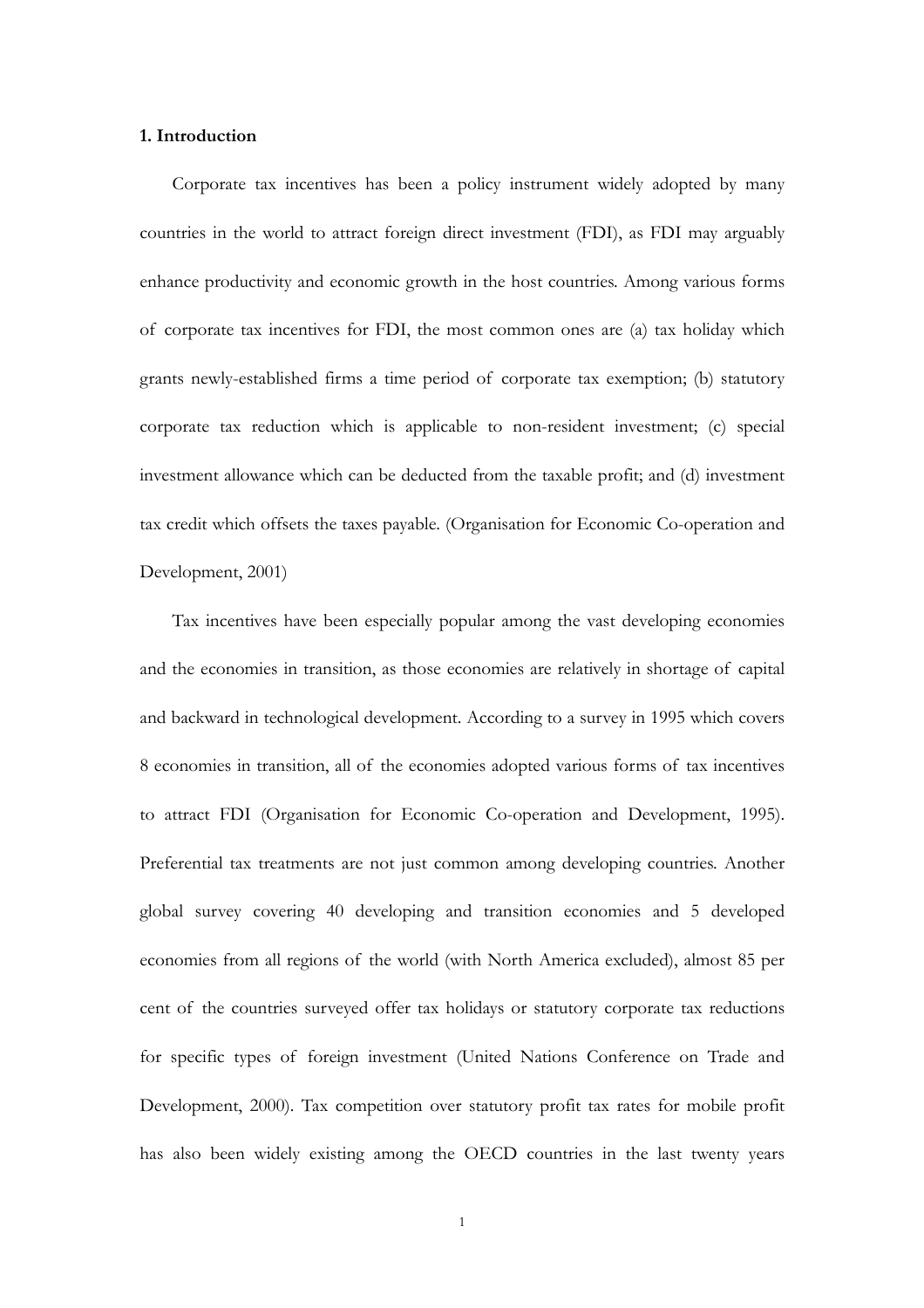(Devereux et al., 2008), and differential taxes are observed in the vast population of industrialised economies. Devereux et al. (2002) find that the governments of the EU and G7 countries have been particularly keen to attract highly profitable investment projects carried out by multinational firms that may 'generate positive externalities' through technological spillovers (pp. 483-484). Devereux et al. (2002) argue that large-scale multinational firms might have more resources to lobby for preferential taxes than their local rivals. Their research shows that the effective average corporate income tax rate for projects earning positive economic profits has fallen over the 1980s and 1990s, and the tax reforms performed in those countries have generally reduced the tax rates on highly profitable investments by more than on less profitable investments.

As we can see, differential corporate taxes over foreign and domestic firms is a policy instrument adopted worldwide, in part reflecting the desire of policy makers to benefit the host economies with the productivity spillovers potentially embodied in FDI. However it has yet been empirically scrutinised in the literature whether discriminative tax incentives can really promote the technology transfer and productivity spillovers in host countries. This research offers insights into this issue using a computable general equilibrium (CGE) model. Specifically, it assesses if harmonising profit taxes over foreign and domestic firms has a negative impact over FDI productivity spillover effects. This research takes the Chinese economy as a case study and assesses the impact of the 2008 corporate income tax reform on FDI productivity spillover effects. The CGE framework under perfect competition is developed by Deng et al. (2009) and is here extended to incorporate two alternative market structures, namely monopolistic competition with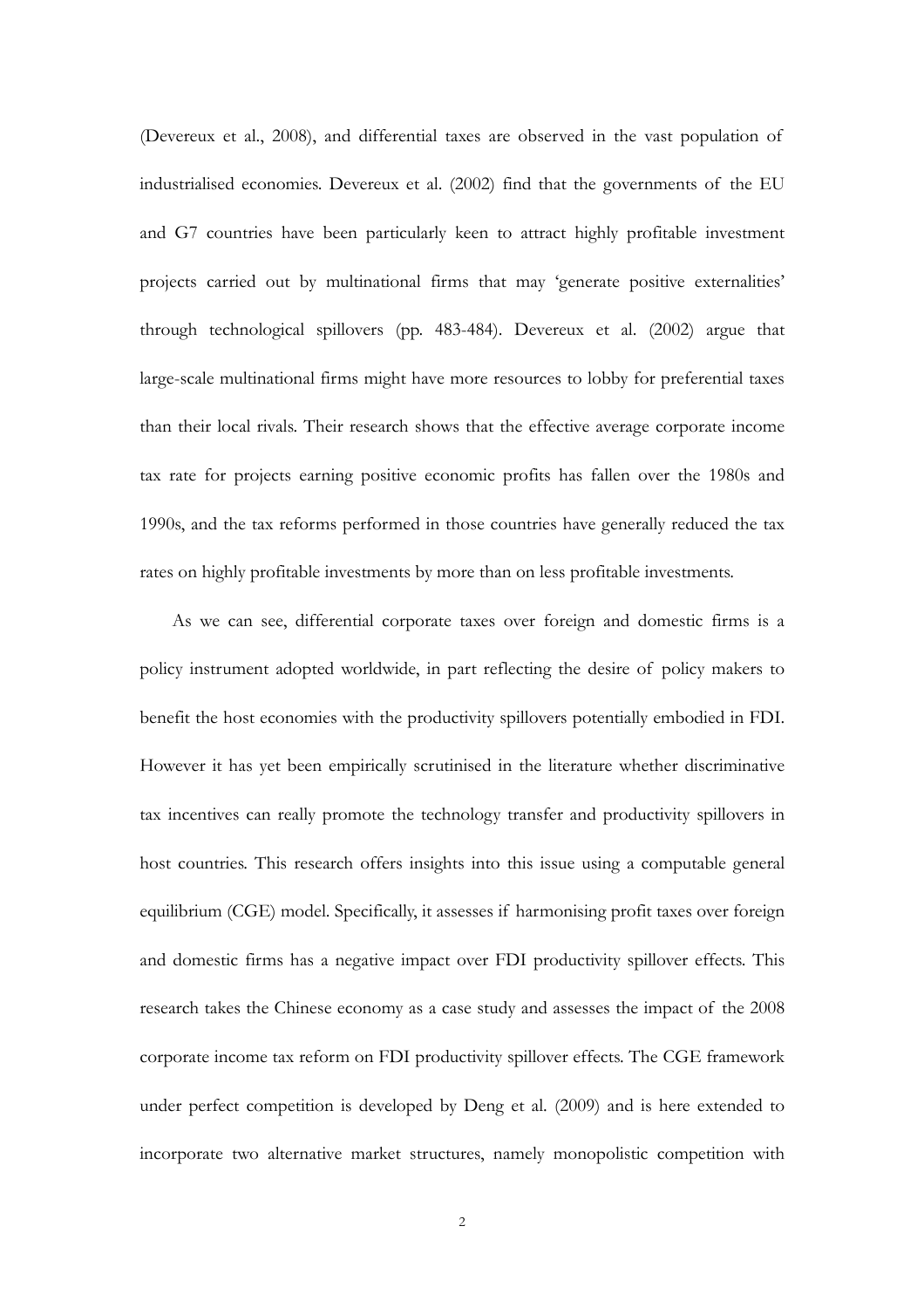homogeneous firms (Dixit and Stiglitz, 1977) and with heterogeneous firms (Melitz, 2003), so that we can cast a light on how the interplay between foreign and domestic firms affects the episodes. Studying FDI spillovers under three market structures within a CGE framework is methodologically novel in the literature. More importantly it helps us to obtain some results which are potentially interesting to both policy makers and academic researchers.

During the last three decades of 'reform and opening-up' policy implementation, China has become an attractive FDI destination because of its enormous labour supply and low labour cost, relatively stable political and economic environment, and pro-FDI policies (Deng et al., 2007). As a result, FDI inflows to China increased dramatically from 0.9 billion dollars in 1983 to 92.4 billion dollars in 2008. Since 1993, China has been the largest FDI host among the developing countries. The centrepiece of Chinese FDI policies was to attract foreign capital, promote export, accumulate foreign reserves, and very importantly, to enhance technology transfer and spillovers, that is, 'swapping market access for technology' (Long, 2005). Most foreign-invested enterprises (FIEs)  $3$  only needed to pay profit tax at an actual rate of roughly 15 per cent in the first seven years of operation. In contrast, the statutory corporate income tax rate of domestic firms was as high as 33 per cent. The benefits accompanying the influx of foreign capital have been enormous. However some imperative problems related to the differential corporate taxes also emerged that include, among others, astonishing amount of fake FDI, crowding-out effect caused by FDI, vulnerability of domestic firms in services, weak international competitiveness of domestic firms, and the potential loss of fiscal revenue<sup>4</sup>. In 2008, the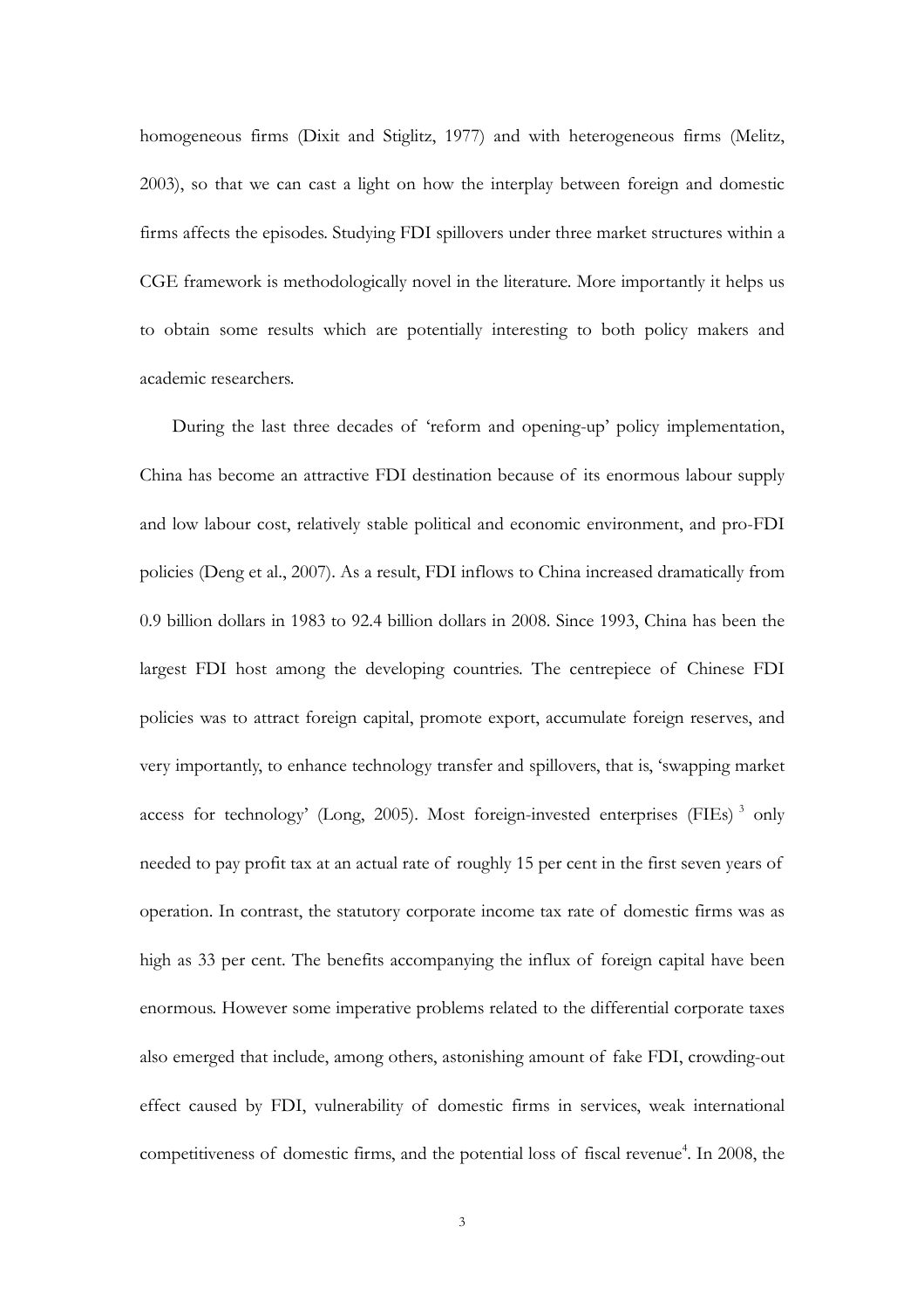Chinese government abolished the preferential tax treatment which had been granted to FIEs for almost three decades.

The impact of this reform over the FDI productivity spillover effects is assessed with CGE simulations in this research. The results suggest that the removal of the tax incentives hampers the FDI productivity spillovers in that it weakens the foreign presence, which is vital for FDI productivity spillovers. Nonetheless, if we take into consideration the dynamic pattern of firms' productivity, the tax reform only temporarily lowers the FDI productivity spillover effects. The tax harmonisation lifts up the productivity entry threshold for foreign firms, and the surviving domestic firms also become more productive and thus more capable of absorbing productivity spillovers after the market reshuffle. Therefore the tax harmonisation can probably promote the speed and magnitude of spillovers in a dynamic perspective.

The remainder of this paper is organised as follows: the next section outlines the tax incentives employed to attract FDI in China, the costs and benefits of the differential corporate taxs. Section 3 provides an overview of the CGE model. Section 4 reports the economic effects of the 2008 corporate income tax harmonisation. Section 5 concludes.

#### **2. Pros and cons of differential corporate tax system**

## **2.1. Differential corporate tax system**

Various preferential treatments had been granted to the FIEs in agriculture, manufacturing, construction, transportation, producer services (for example, information technology and technical consulting)<sup>5</sup> since the early stage of 'reform and opening-up' policy implementation in China in the late 1970s and early 1980s.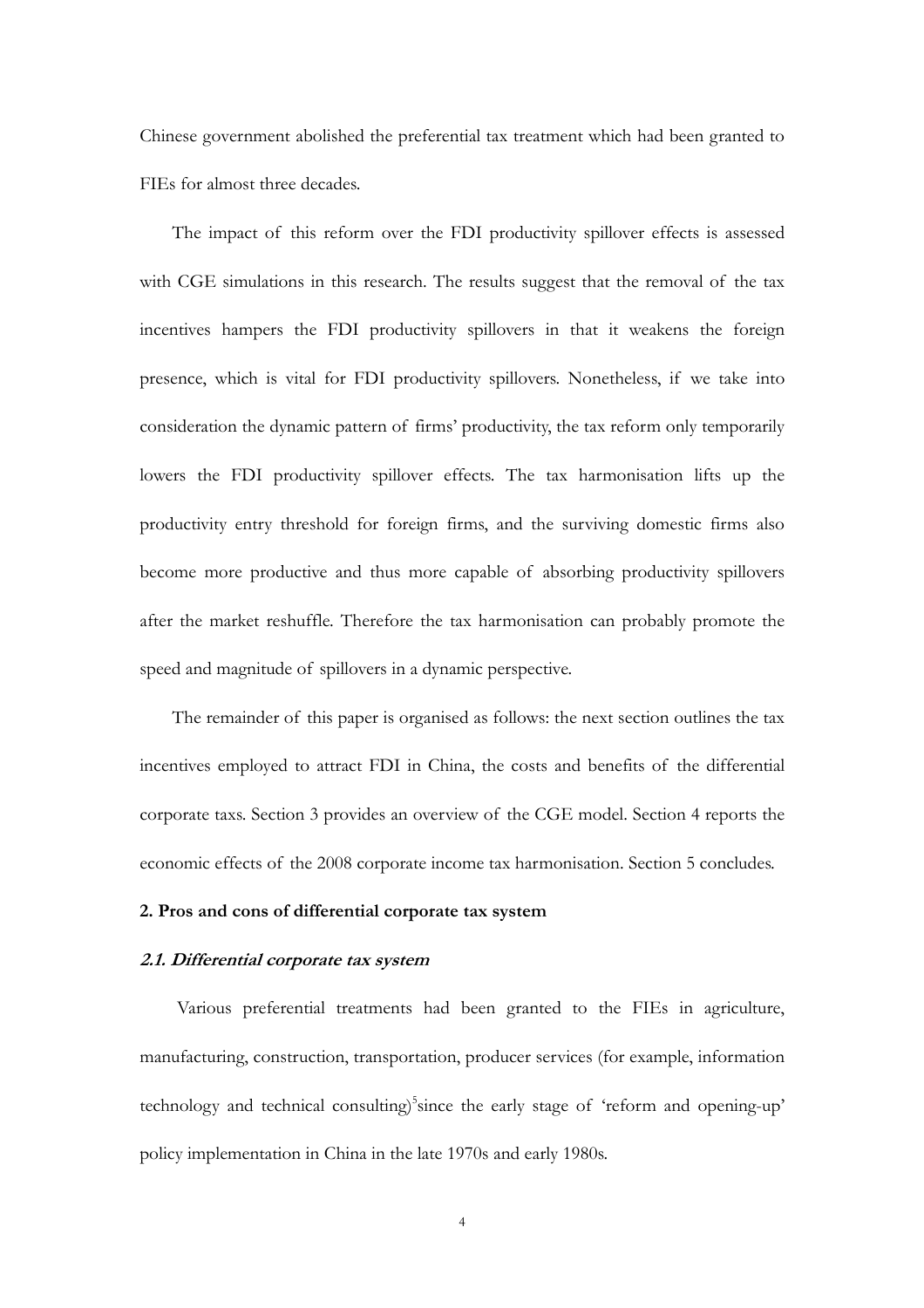The most controversial treatment was the differential corporate income tax rates. According to the *Income Tax Law for Enterprises with Foreign Investment and Foreign Enterprises* passed in 1991 (abolished in 2008), foreign-invested firms should pay profit tax at the statutory rate of 30 per cent. However, any enterprise with foreign investment scheduled to operate for a period of not shorter than 10 years shall, from the year in which it begins to make profits, be exempted of income tax in the first and second years and be qualified to claim a 50 per cent reduction in the third to fifth years. That is to say, manufacturing FIEs only needed to pay income tax at an actual average rate of roughly 15 per cent in the first seven years of operation. In contrast, the statutory corporate profit tax rate of domestic firms was as high as 33 per cent. The differential tax system was abolished by China's Parliament and the new tax rate for both domestic firms and FIEs have been harmonised to be 25 per cent since January 2008. Nonetheless, FIEs established before 16 March 2007 can still enjoy the tax holidays during a five-year interim period, that is, from 1 January 2008 until 31 December 2012.

China's FDI policies have been amended various times before the 2008 tax harmonisation reform, but one of their priority targets has never been changed, that is, FDI policies should provide foreign firms with preferential incentives (Prasad and Rajan, 2006) aiming at swapping domestic market access for advanced foreign technology and productivity (Long, 2005). China's laws on FIEs had specific technology requirements even after the removal of the clauses inconsistent with China's WTO commitments in 2001. According to the latest *Law on Chinese-Foreign Joint Ventures*, 'the technology and equipment that serve as the investment of the foreign partner in a joint venture must be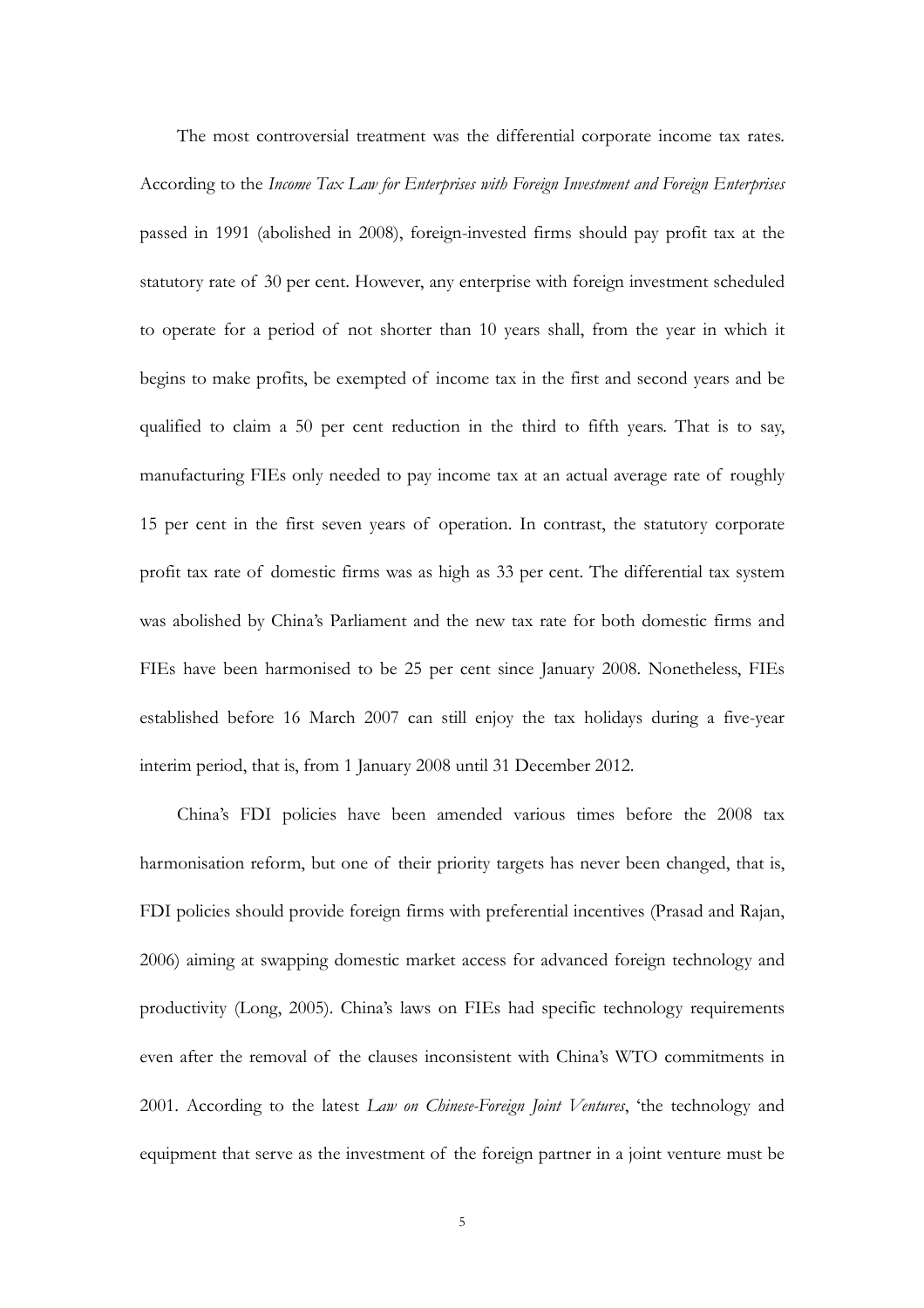advanced technology and equipment that indeed suit China's needs (Article 5).' Both *Law on Wholly Foreign-owned Enterprises* and *Law on Chinese-Foreign Cooperative Enterprises* also state that the State encourages the establishment of wholly foreign-owned enterprises and production-based Chinese-foreign cooperative enterprises with advanced technology.

> *============== Table 1 about here ==============*

Table 1 shows the actual corporate income tax rates for state-owned, private, and foreign-invested enterprises in 2004. The tax rates are calculated with the data from *China Economic Census Statistical Yearbook 2004*. The average tax rates of SOEs and private enterprises were 19.5 per cent and 19.3 per cent respectively. However, FIEs only paid income tax at 10.4 per cent, almost half of those of their domestic rivals.

It is observed that there is much variation in these rates. Such a variation is caused by various tax exemptions applicable to some enterprises<sup>6</sup>. Domestic enterprises in some industries collectively pay a tax at a rate higher than the upper limit 33 per cent, which could be caused by accounting errors.

#### **2.2. Benefits of the differential corporate tax system**

The preferential tax treatment had potentially encouraged foreign capital inflow to China, especially at the beginning of the marketisation reform in the 1980s when the Chinese market was relatively closed and unknown to the rest of the world. The foreign capital increased the foreign reserves of China and helped it to import advanced equipment and technology<sup>7</sup>. FDI also helped break the monopoly of SOEs and created a more competitive market environment. More importantly, preferential tax treatment had potentially promoted the productivity spillovers from foreign firms to domestic firms via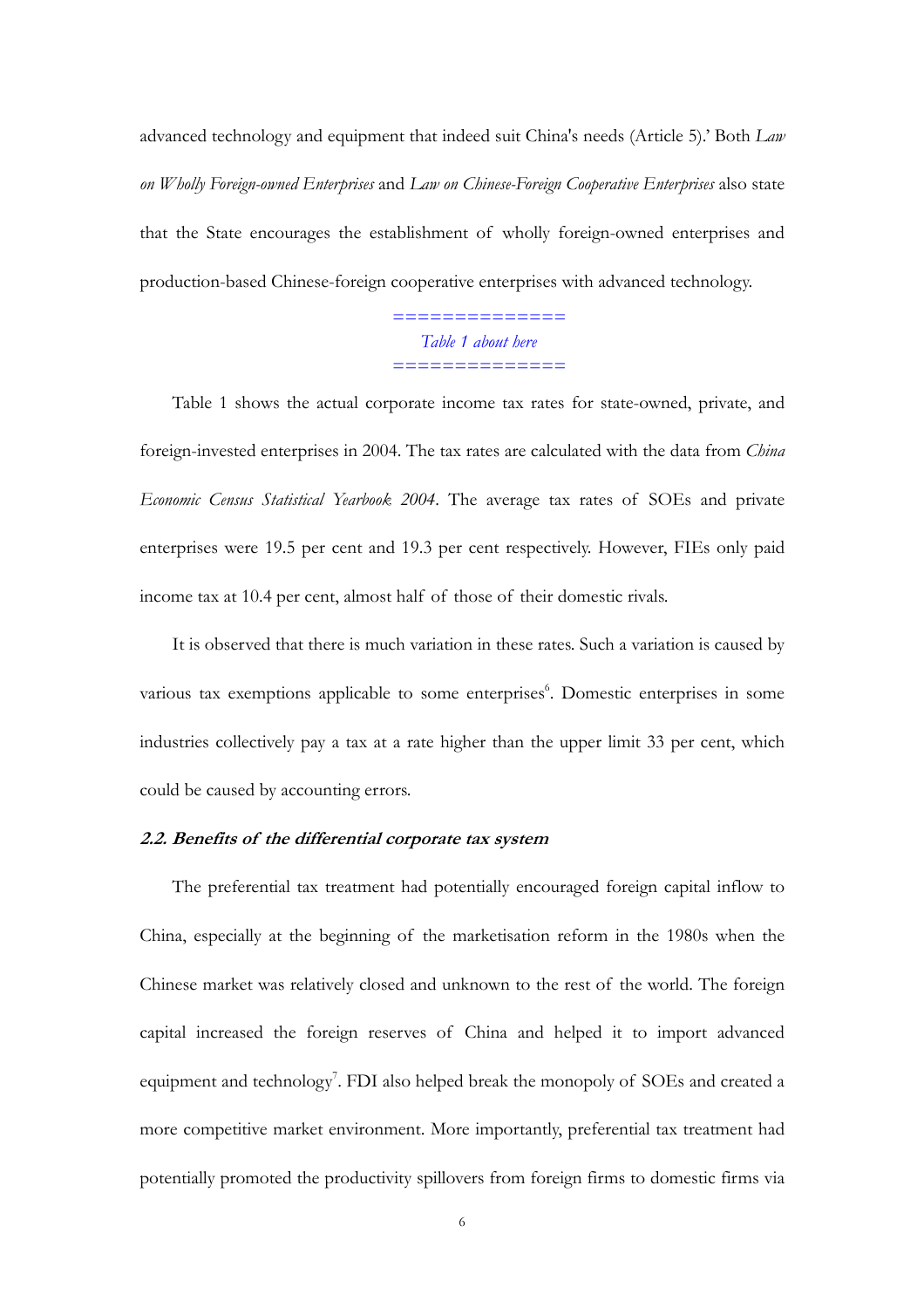backward and forward input-output linkages, cross-ownership labour mobility, the export of foreign firms, and horizontal effects (Liu, 2008, Girma and Gong, 2008, Blake et al., 2009).

However the above benefits of such a preferential tax treatment seem to have diminished gradually due to the following two facts. First in recent years China's foreign reserves have been the highest in the world, reducing the necessity of accumulating reserves by attracting FDI simply with preferential tax treatment. Second, in manufacturing sectors, monopoly power of the SOEs has already been greatly restrained. SOEs, private enterprises, and foreign-invested enterprises accounted for 9 per cent, 23 per cent, and 31 per cent of national total output in 2007, respectively<sup>8</sup>.

# **2.3. Problems of the differential corporate tax system**

 At the same time the costs of the differential tax system increased in recent years. The most critical one was *'*round-tripping*' FDI*, that is, fake FDI. 'Round tripping' FDI refers to cross-border investment motivated by the more favourable treatment of foreign as opposed to domestic capital. Domestic investors could transfer their capital out of, and then invest back into, the domestic market with a new label of 'FDI'. By 2003, about a quarter of FDI to China had been round-tripping FDI (United Nations Conference on Trade and Development, 2003, pp. 45). Round-tripping investments are unlikely to generate the same productivity spillovers as the "authentic" foreign investments originated from successful western entrepreneurs or institutions with advanced technology and mature management skills. However the former can enjoy a much lower corporate tax rate (15 per cent) for a maximum of seven years. Such tax evasion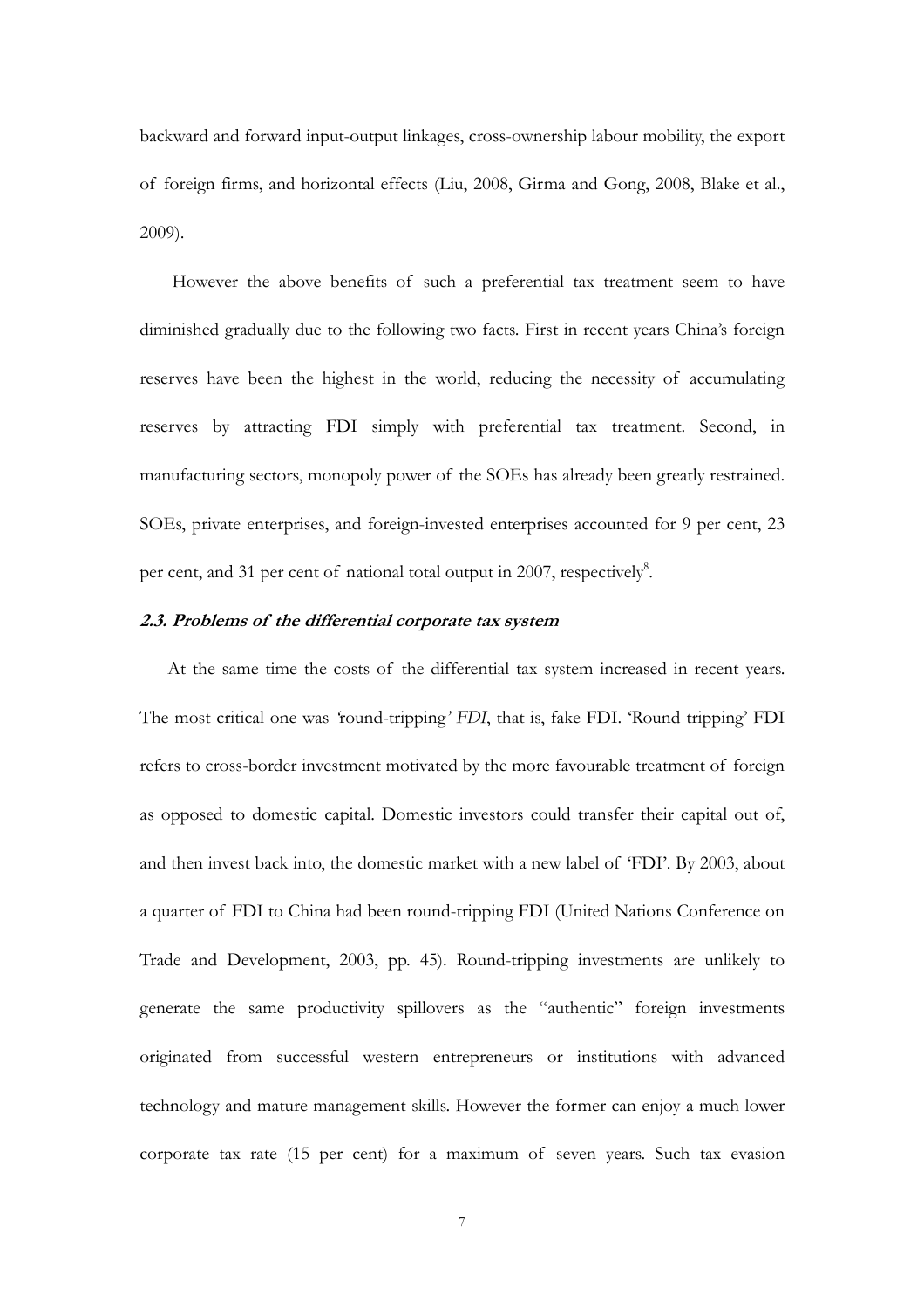behaviour jeopardised market environment and posed unfair competition against domestic enterprises.

The second problem is related to the technology content and origin of FDI. FDI from Hong Kong, Macau, and Taiwan<sup>9</sup> tended to remain in labour-intensive, low-technology manufacturing sectors, for example, textiles and toys. Some of the foreign-invested enterprises did not have any advantage in technological innovation or management skills, and the only leverage they held to beat domestic enterprises was the favourable corporate income tax rate. Empirical evidence suggests that once the presence of FDI in certain sectors exceeds a optimal point, foreign-invested enterprises pose negative impact on the performance of their domestic rivals (Buckley et al., 2007).

The third problem of the preferential taxes is linked to the survival of domestic firms in services in China. The expansion of service sectors normally accompanies industrialisation process in an economy. The percentage of services in China's GDP has been growing from less than 25 per cent in late 1970s to around 40 per cent in 2007. Also the employment in services accounted for 32 per cent of total employment in China in 2007. These two figures in 2007 are still far below those in post-industrialisation economies, which indicate that the service sectors in the Chinese economy are far from being well established. Facing the strong competition from mature foreign multinational firms in service industries, domestic enterprises do need a fair competitive environment where they can survive and sustain. A differential corporate income tax system will however threaten the development of domestic enterprises in service sectors.

The fourth problem is the international competitiveness of Chinese domestic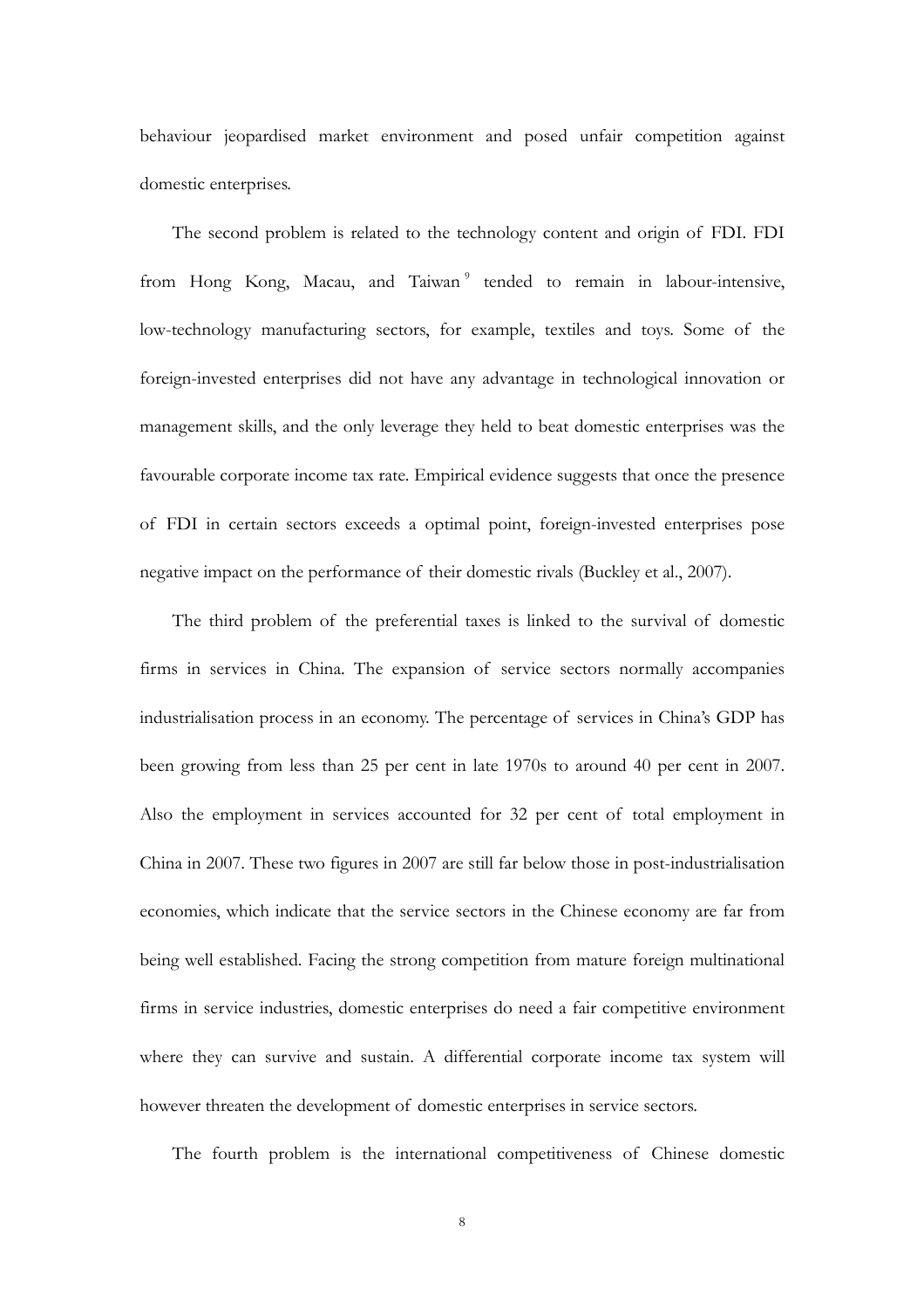enterprises and is detrimental to the economic development. The average corporate income tax rate is 28.6 per cent among all the 159 countries (or regions) around the world which have adopted a corporate income tax system. The average rate is 26.7 per cent among the 18 countries (or regions) neighbouring China mainland<sup>10</sup>. A tax rate of 33 per cent on domestic enterprises undoubtedly reduced their international competitiveness. While state-owned enterprises can overcome this disadvantage with easier access to bank loans and land in China's 'socialist market economy', private enterprises generally have to passively accept the worst treatment in China. However private ownership has been arguably the most important source of China's economic miracle during the reform era since the late 1970s (Huang, 2003, Huang, 2008). Such a political pecking order creates a discriminative environment for private enterprises and is therefore a costly institutional hurdle for China's sustainable economic growth.

The final problem is a possible loss of fiscal revenue. Various empirical studies have found a negative relationship between corporate income tax and FDI inflows, that is, with a lower corporate income tax rate on foreign firms, a country can generally attract more FDI (Grubert and Mutti, 1991, Hines and Rice, 1994, Cassou, 1997, Wei, 2000a, Wei, 2000b, Choi, 2003, Ang, 2008). If FDI is very elastic to the preferential corporate income taxes, then a lower tax rate could raise the fiscal revenue from foreign enterprises' taxes. However if FDI is attracted to China more by the cheap labour and raw materials and the market potential in China rather than the tax incentives, then a low tax rate will cause a net loss of fiscal revenue. The total tax revenue, total corporate income taxes, and corporate income taxes paid by the foreign enterprises in China have grown very fast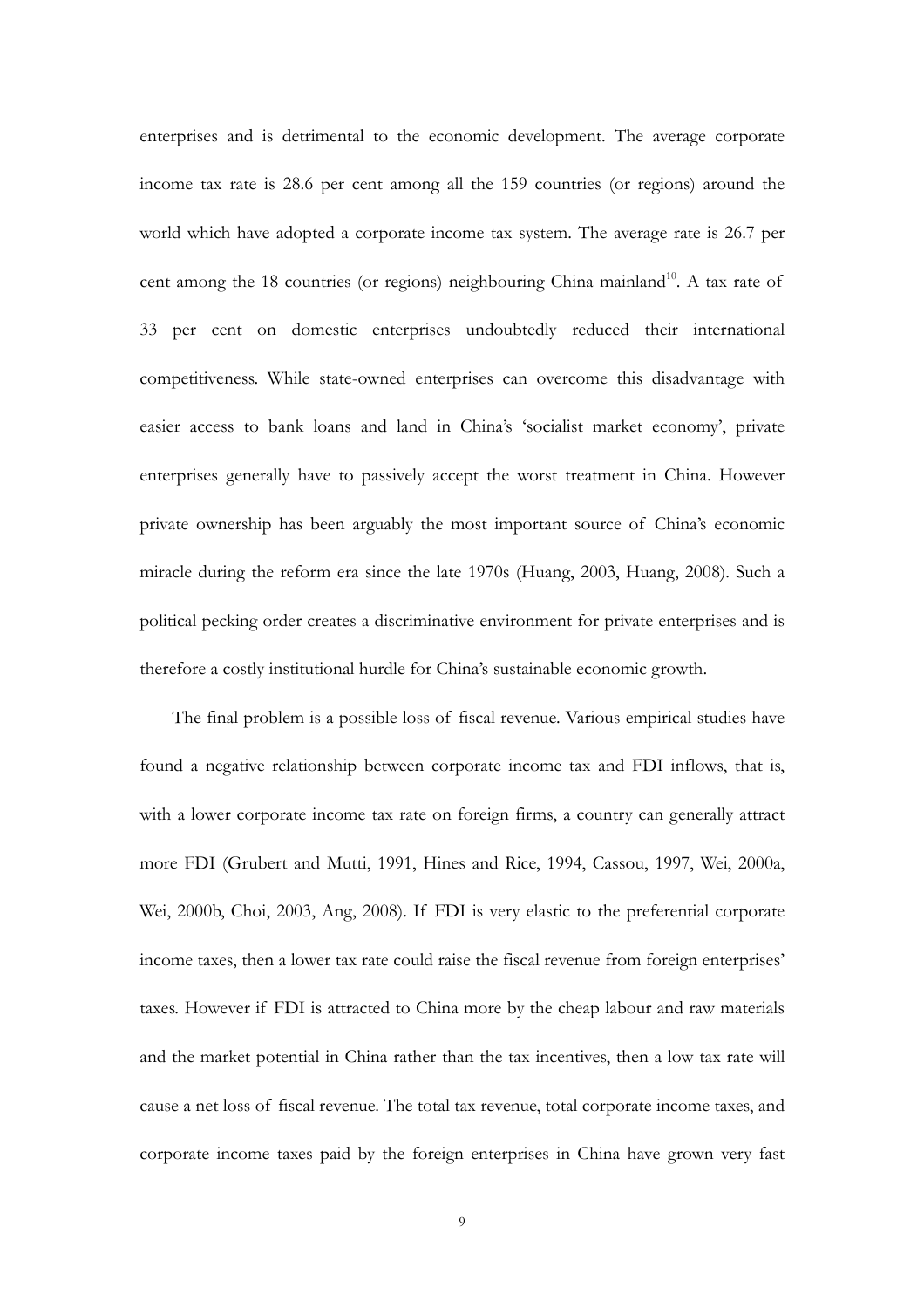since early 1990s. The average annual increase rates of total corporate income taxes and corporate income taxes paid by FIEs are 22 per cent and 34 per cent during the period of 1995-2007, respectively, both higher than that of total tax revenue  $(19 \text{ per cent})^{11}$ . These figures indicate that the foreign enterprises performed well in the Chinese market, so a low corporate income tax on FIEs might have caused a loss of income taxes collected from foreign enterprises.

In brief, the recent Chinese market situation shows that the costs of the dual corporate income tax system may have come to exceed the benefits, and thus yielding an optimal time to harmonise the tax rates.

#### **3. The structure of the CGE model**

#### **3.1 CGE model under perfect competition**

This research on the productivity spillover effects of FDI is conducted in a CGE framework which involves estimating key FDI productivity spillover coefficients with econometric analysis and then implementing simulations of FDI shocks to evaluate the overall impact of productivity spillovers. This subsection provides an overview of the benchmark CGE model under perfect competition (Deng et al., 2009)<sup>12</sup>.

This static, single-country CGE model contains 93 industrial sectors (mining, manufacturing, and utilities, in short 'MMU') and 8 non-industrial sectors (that is agriculture and services). The CGE model is aimed at providing a comprehensive measure of the productivity spillover effects of FDI by scrutinizing four spillover channels, with a focus on the MMU sectors.

The CGE model is constructed on an extended input-output (I/O) table for 2002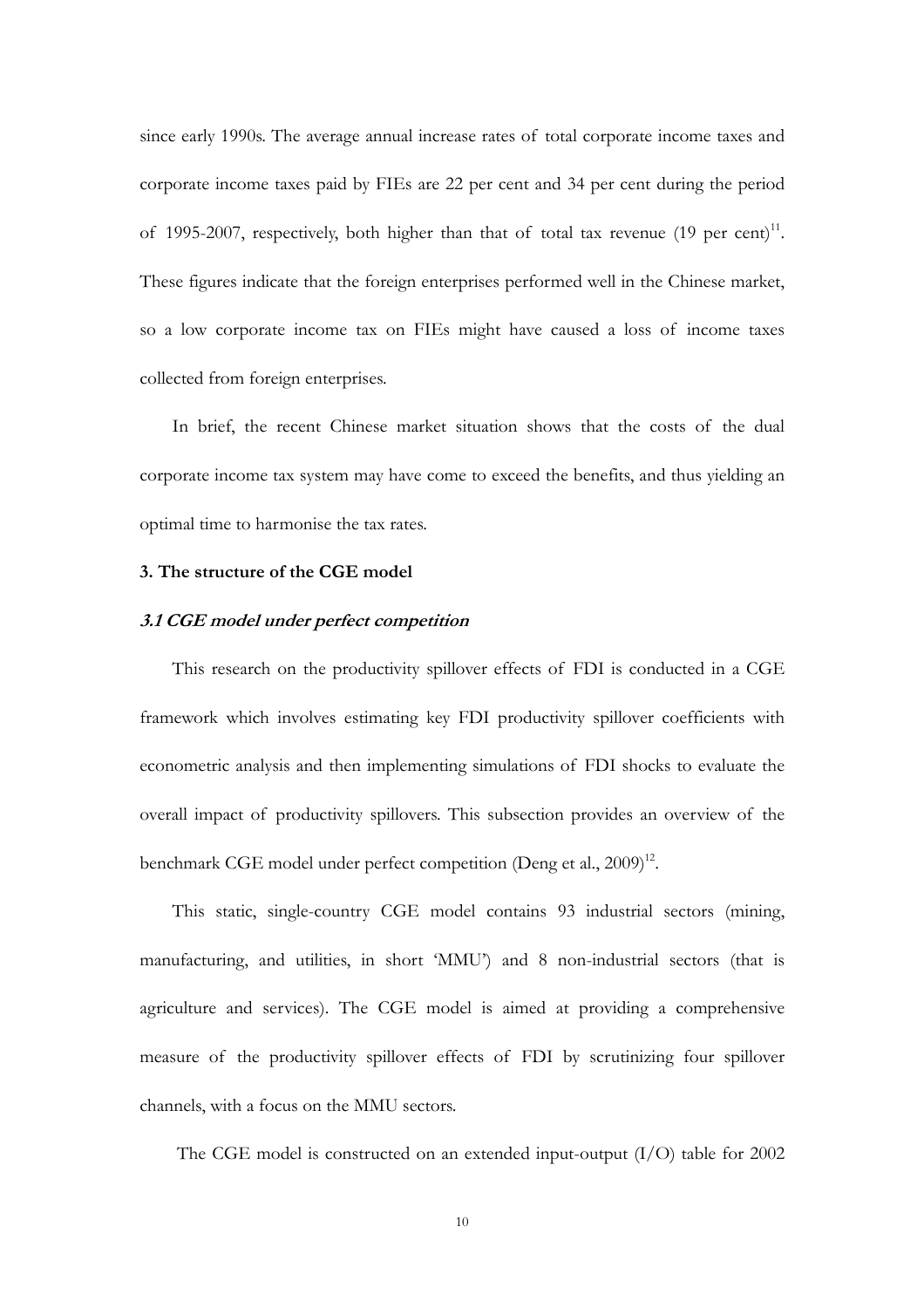which is transformed from the original Chinese I/O table. The transformation mainly involves two steps: (1) aggregating original 122 by 122 I/O table into a 39 by 39 table, as data of FDI inflows are only available for those 39 aggregate industries; (2) With data estimated for FIEs, SOEs, and private enterprises, 31 out of the 39 sectors are further disaggregated into 31\*3=93 ownership-sectors following the similar strategy of Gillespie *et al* (2001, , 2002). Due to data availability, this research can not differentiate round-tripping FDI from authentic FDI. It is also extremely difficult to find out the exact countries of origin of these round-tripping FDI, and the industry distribution of those fake foreign-invested enterprises in China. This problem might make the later analyses underestimate the real magnitude of productivity spillovers of the "authentic" FDI, especially in some sectors with a relatively concentrated presence of round-tripping FDI. However, aggregating both types of FDIs and then examining the actual spillover effects of such "blended" FDIs rather than "purified" FDI in China, can at least serve the purpose of reflecting the reality in the Chinese economy context. Finally we obtain a 93+8=101 dimension I/O table. This aggregation-disaggregation procedure enables the CGE model constructed on the transformed I/O table to address productivity spillovers from foreign-invested enterprises to state-owned and private enterprises explicitly. Data employed are mainly from *China Input-Output Table*, *China Statistical Yearbook* and *China Industry Economy Statistical Yearbook* for 2002, all of which were published by the National Bureau of Statistics of China ("NBS", 2003a, , 2003b, , 2006).

The value added composite is aggregated from labour and capital with constant elasticity of substitution (CES) technology. The total supplies of labour and domestic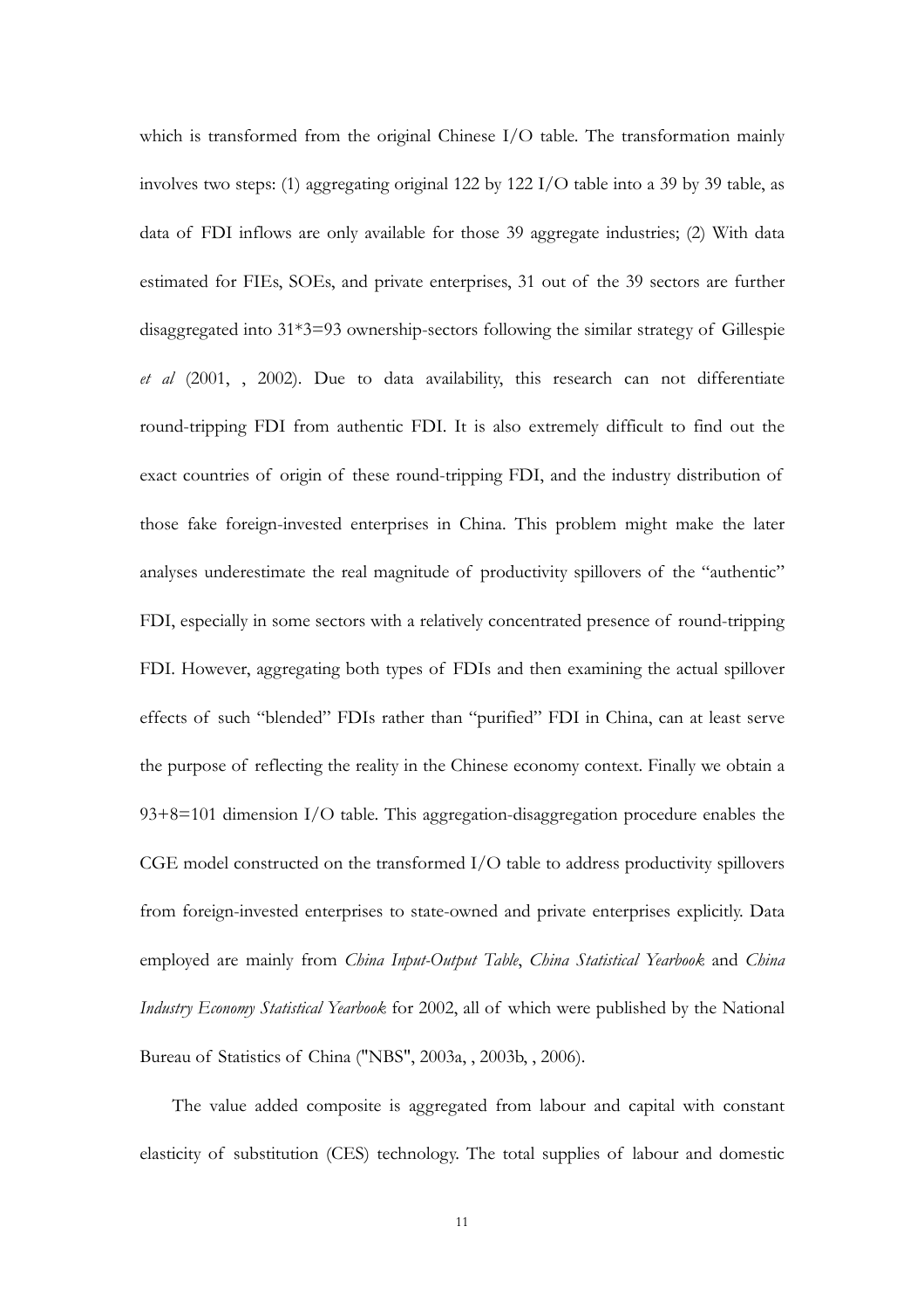capital are both fixed and the economy is assumed to in full employment. Extra capital can be introduced to the stock of foreign capital in the form of an FDI shock in later counterfactual scenarios. Both labour and capital are imperfectly mobile across sectors, subject to inter-sector elasticity of substitution. Both labour and capital can be further disaggregated, following a constant elasticity of transformation (CET) fashion, into the labour and capital employed by enterprises with different ownerships (FIEs, SOEs and private enterprises) respectively. Value added composite is aggregated with intermediate outputs to generate final output, which is for domestic use and export. Armington aggregation applies over domestically produced commodities and imported commodities.

Government consumption is treated as a standard demand which is similar to private consumption. It does not invest so that it will not crowd out the private investment. Its tax revenue is less than its consumption demand, suggesting a fiscal deficit. The deficit is financed by borrowing money from the private households in the form of "direct taxes", which are measured in this model by a fixed quantity of consumed commodities multiplied by the endogenous commodity prices. The government closure is so designed that the change of welfare, measured by the total amount of consumption goods and services available for the households and government, can be fully attributed to the counterfactual tax reform to be introduced later.

There is a representative domestic agent that is endowed with primary factors, that is labour and capital. With the returns to the labour and capital and the balance of payment, the agent then makes new investment. The remaining part of its revenue is expended over private consumption.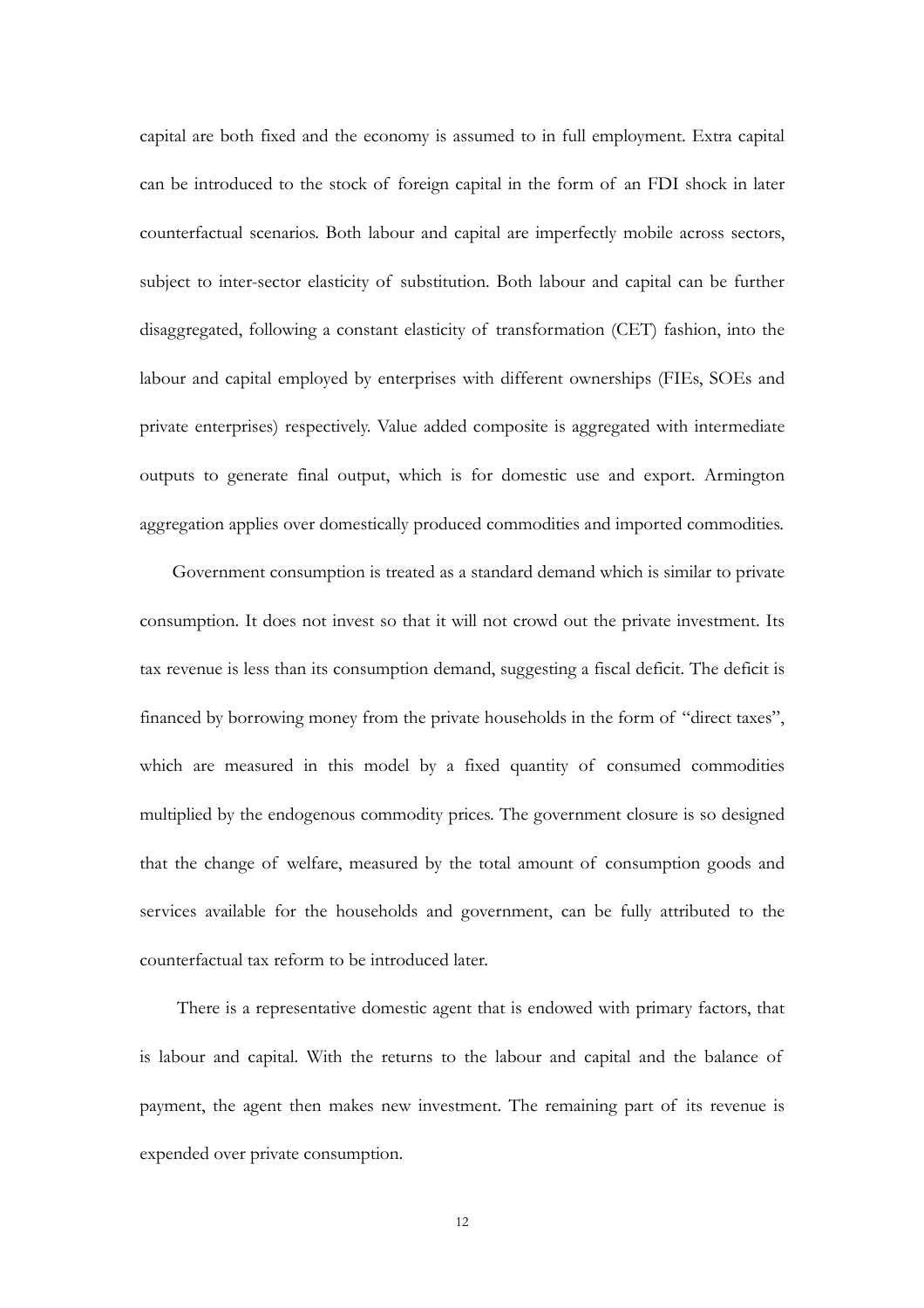Another agent representing multinational firms is designed so as to capture the capital flow of FDI. This agent manipulates its capital and re-directs the earnings globally. An exogenous increment of total foreign capital originates from the agent's earnings worldwide and takes the form of FDI. These FDI flow to each foreign-invested sector and will thus boost the production of these sectors. This agent also earns returns to capital in other sectors dominated by domestic enterprises as the agent has minor presence in virtually every sector.

#### **3.2 Modelling the corporate income taxes**

This model adopts a neoclassical view over the impact of corporate income tax on the investment decision of firms. Every profit-maximising firm uses capital and other inputs in production until the value of marginal product equals the cost of the composite input, so that its optimal demand for capital depends on the rental price of capital as well as the prices of output and other inputs (Mintz, 1995).

 The data of the corporate income taxes in 2002 (benchmark year) are not available. We collect such data of foreign-invested enterprises, SOEs, and private enterprises in 2004 instead from the *China Economic Census Statistical Yearbook 2004*, and divide them with total output to obtain the corporate income tax rate:

$$
income tax rate_i = income taxes_i / total output_i \tag{2}
$$

where *i* indexes the sectors in mining, manufacturing, and utilities.

The 2008 tax reform harmonised corporate income tax rates on domestic enterprises (previously 33 per cent) and foreign enterprises (previously 15 per cent) to be 25 per cent. This reform formula can be modelled by deflating the corporate tax rate of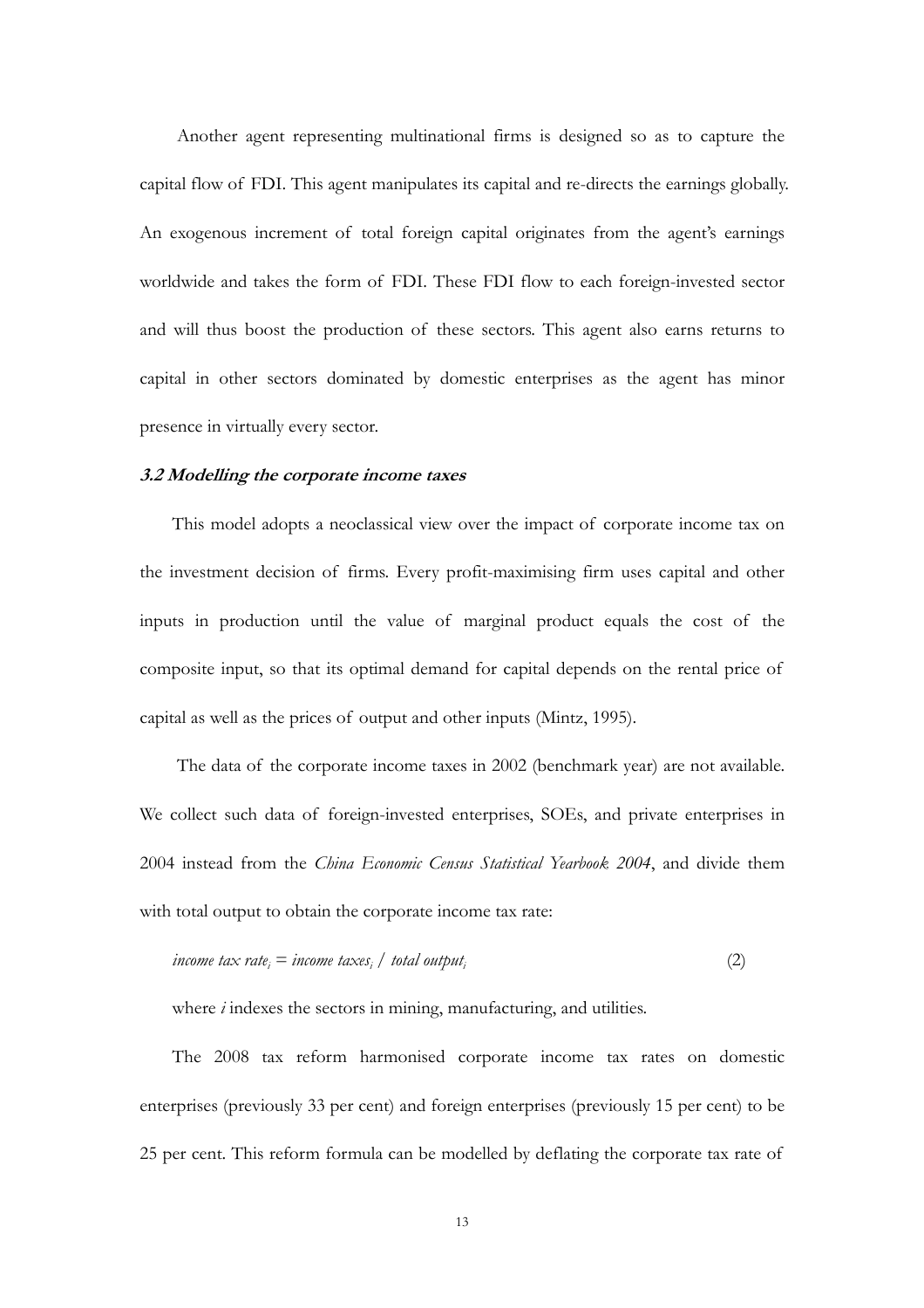domestic enterprises' output by 24.2 per cent  $[(25\% - 33\%) / 33\% = -24.2\%]$ , while augmenting the tax rate of foreign enterprises' output by 66.7 per cent  $[(25\% - 15\%)/15\% = 66.7\%]$ .

Although FDI inflow is treated as an exogenous decision made by the representative agent for multinational enterprises in the model, we do endogenise the FDI flows by linking FDI with such a tax reform<sup>13</sup>. Here an FDI sensitivity parameter is taken from the paper of Wei  $(2000b)^{14}$  who estimates the responsiveness of FDI inflows to the statutory corporate income tax with a gravity FDI model. The responsiveness of FDI to corporate tax is specified as:

$$
\frac{\partial \ln(FDI)}{\partial (tax)} = \frac{\Delta(FDI)}{FDI \times \Delta (tax)} = -0.032\tag{3}
$$

#### **3.3 Modelling FDI productivity spillovers**

The benchmark CGE model is extended to incorporate four endogenous productivity spillover channels, namely backward linkages, forward linkages, exports of FIEs, and horizontal effects.

Suppose 
$$
VA_i = TFP_i * G(K_i, L_i)
$$
 (4)

where  $G(K_i, L_i) = K_i^{\alpha_k} L_i^{\alpha_k}$ .  $K_i$  and  $L_i$  denote capital and labour used in sector *i* respectively.

Then *TFP* can be decomposed into:

 $TFP = TFP<sub>indiveness</sub> + TFP<sub>stillover</sub>$ 

where *TFP<sub>indigenous</sub>* captures all indigenous factors that contribute the TFP of a representative domestic firm (for example, management skills), while *TFP<sub>spillover</sub>* measures the FDI productivity spillover effects.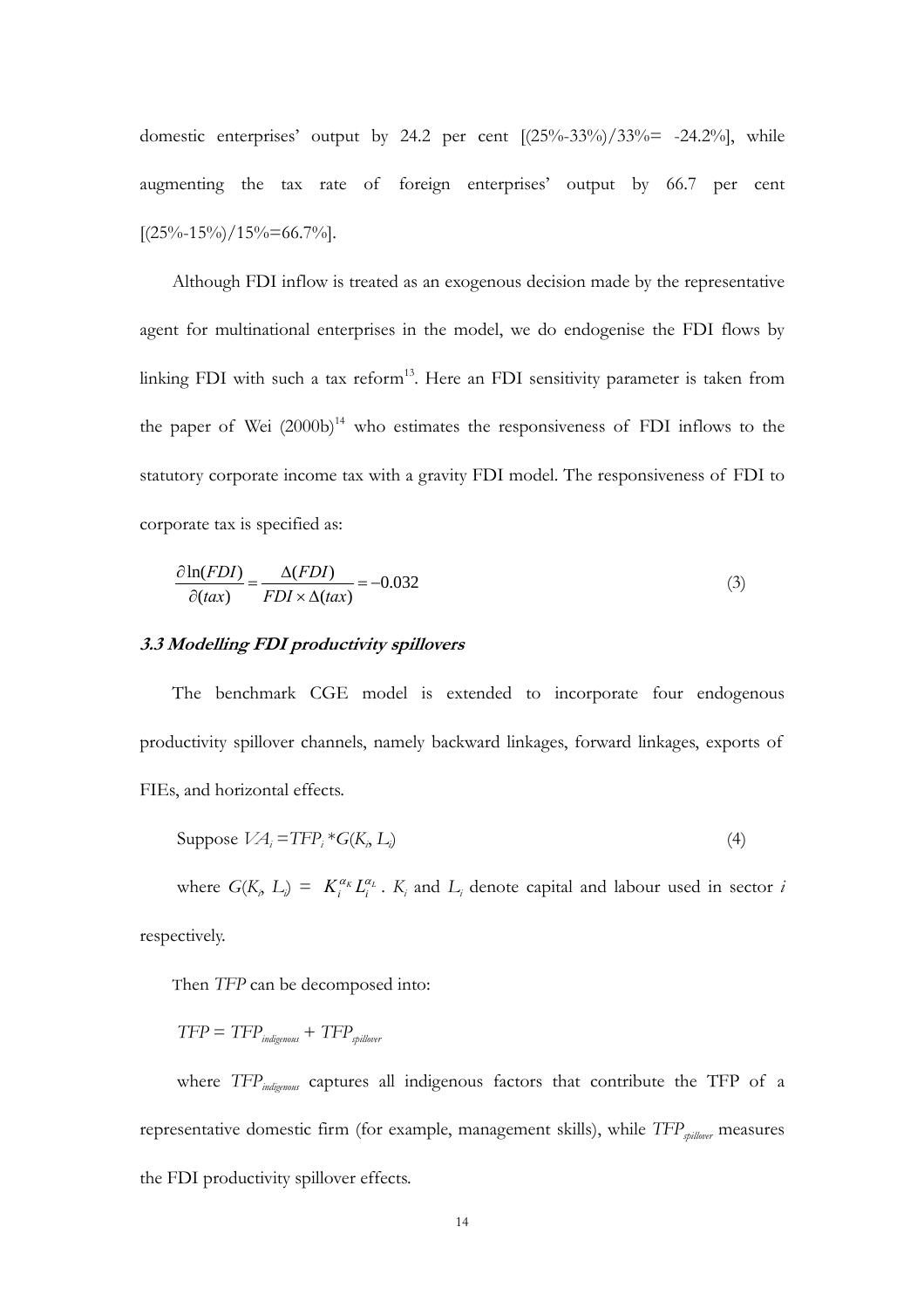The TFP and spillover effects can be estimated in two stages:

$$
\ln(VA_{i,j})=a_0+a_k\ln K_{i,t}+a_L\ln L_{i,t}+\varepsilon_{i,t} \tag{5}
$$

$$
TFP_{i,t} = \exp(a_0 + \varepsilon_{i,t}) = a_1 + \beta^* SPL_{i,t} + \zeta_{i,t}
$$
\n
$$
\tag{6}
$$

where the vector **SPL** collectively denotes three FDI spillover channels. It contains four variables: horizontal demonstration, *HZDS<sub>ip</sub>* backward linkages *BL<sub>ip</sub>* forward linkages *FL<sub>i,p</sub>* and export concentration of multinational enterprises *EXCO<sub>i,t</sub>*.

 $HZDS_{i,p}$  is the share of FIEs in the gross output in sector *j* at time *t*.  $BL_{i,t}$  and  $FL_{i,t}$ are horizontal demonstrations weighted by I/O coefficients. They are designed to capture local firm interactions with FIEs as purchasers and suppliers, respectively. The specifications of *BL* and *FL* follow the practice adopted in the literature (Javorcik, 2004, Kneller and Pisu, 2007, Girma et al., 2008, Girma and Gong, 2008):

$$
BL_{i,t} = \sum_{j} (\delta_{i,j,t} * HZDS_{j,t})
$$
\n(7)

$$
FL_{j,t} = \sum_{i} (\delta_{i,j,t} * HZDS_{i,t})
$$
\n(8)

where  $\delta_{i,j}$  are I/O coefficients. They measure the percentage of output of industry *i* provided to industry *j* in the total output of industry *i*:  $\delta_{ij} = Y_{ij}/Y_i$  <sup>15</sup>.

The selection of the above two input-output linkage variable as a measure of FDI spillovers has three merits. Firstly, they have been widely applied in many country contexts (China, Lithuania and the UK) in the econometric studies in the literature mentioned above, to examine the correlation between the productivity of domestic enterprises and the FIEs in downstream and upstream sectors. Secondly as *BL* and *FL* are both weighted measures of *HZDS* across a large number of sectors, the independence of *BL*, *FL* and *HZDS* is always observed in the literature. Thirdly, in the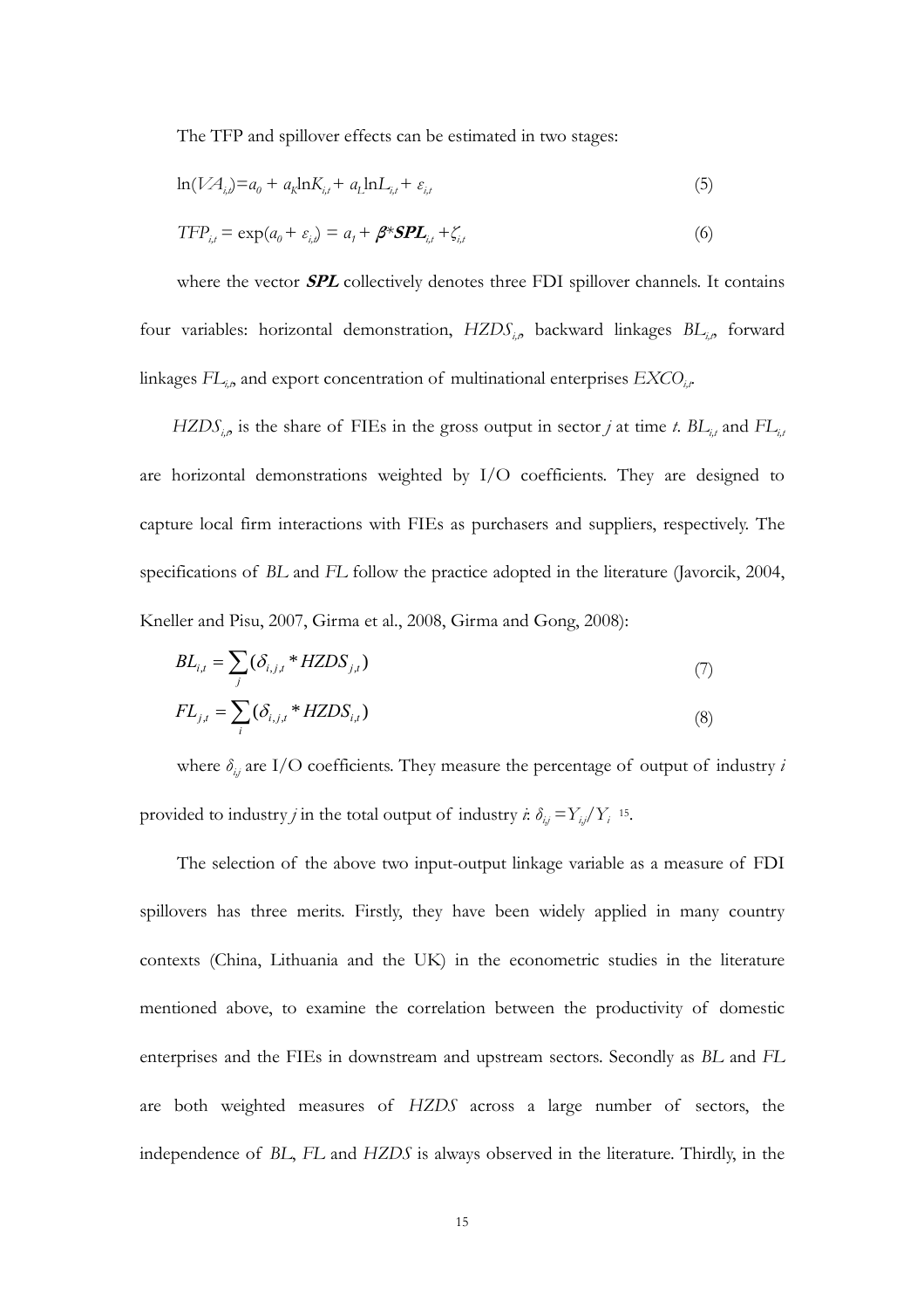subsequent CGE modelling, both *BL* and *FL* can be modelled as endogenous variables and whole values can change endogenously in counterfactual simulations. This will be discussed in detail shortly.

 $EXCO<sub>i</sub>$  is the ratio of the export of foreign-invested firms sector  $i$  to the total export in sector *i*, which measures 'export concentration' as another spillover channel.

There are three issues regarding the above econometric model that merit discussion. The first one is the measurement of the labour input. It would be ideal to measure *L* with employment weighted by schooling years. But unfortunately the data of schooling years by ownership-sector are not available.

The second issue is whether or not to include industry dummies to control for potential fixed industry effects. If industry dummy variables are included, equation (6) can be transformed into

$$
TFP_{i,t} = \exp(a_0 + \varepsilon_{i,t}) = a_t + \beta \times SPL + a_i \times DUMMY_i + \zeta_{i,t}
$$

then the decomposition of TFP as specified by (5) and (6) will not be confined to be uniform across all industries. In other words, the indigenous part of productivity could vary across industries (*TFP*<sub>indigenous</sub> =  $a_1 + a_1 \times DUMMY$ <sub>*i*</sub> +  $\zeta_i$ ), while the spillover part of productivity takes a uniform specification across industries (*TFP<sub>spillover</sub>* =  $\beta \times SPL$ ). Unfortunately this option was not available for two reasons. (a) While for SOEs we have 31 (industries)  $\times$  5 (years) = 155 observations, for Private enterprises we only have 31 (industries)  $\times$  2(years) = 62 observations. The latter rules out including 30 industry dummies. (b) While our spillover variables (*HZDS*, *EXCO*, *BL* and *FL*, collectively denoted by the vector **SPL**) for the CGE modeling can change endogenously in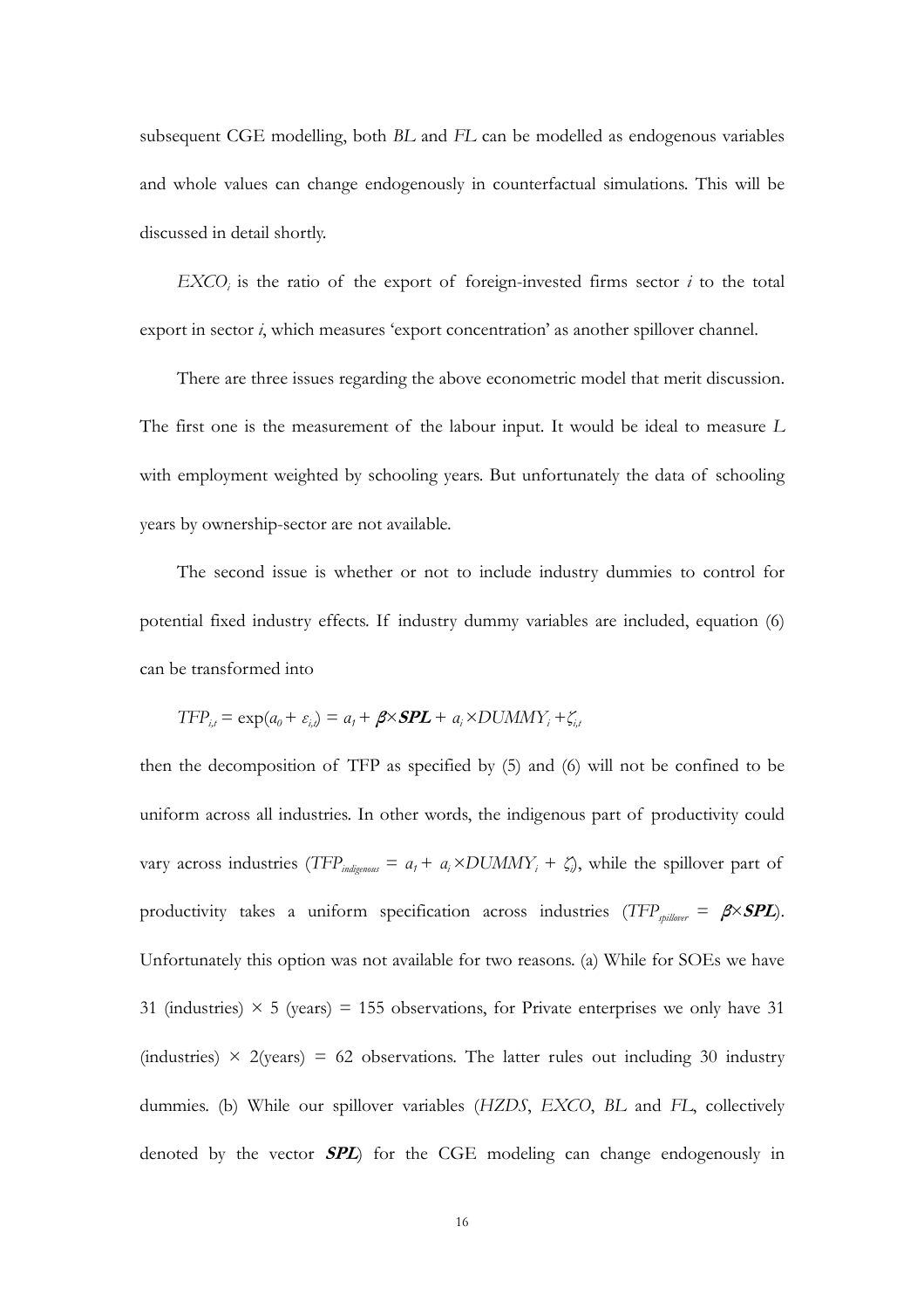counterfactual simulations (to be discussed shortly), we cannot allow for endogenous changes in industry 'fixed' effects.

The third issue is whether or not to include year dummy variables to control for the effect of CGE benchmark year (2002). Again the limited data on Private enterprises (for two years only, 2005 and 2006) preclude this.

Equation (5) and (6) are econometrically estimated with industry-level panel data. We can then calculate the ratio of TFP caused by spillovers over total TFP.

$$
NTFP = \frac{TFP_{spillover}}{TFP_{total}} = \frac{\hat{\beta} \times SPL}{\hat{\alpha}_1 + \hat{\beta} \times SPL}
$$
 (9)

where 
$$
\hat{\beta} \times \text{SPL} = \hat{\beta}_1 BL_{i,t} + \hat{\beta}_2 FL_{i,t} + \hat{\beta}_3 HZDS_{i,t} + \hat{\beta}_4 EXCO_{i,t}
$$
.

In the CGE modelling, the share of FIEs in sectoral output (*HZDSi* ) and the share of FIEs in sectoral export (*EXCOi* ) will be both *endogenously* determined in counterfactual experiments. Backward linkages (BL<sub>i</sub>) and forward linkages (FL<sub>i</sub>) are also endogenously determined by equation (7) and (8), respectively. Therefore, the share of productivity spillovers is also *endogenous*, as specified by equation (9). Thus we can transform equation of value-added production into

$$
VA_{i,t} = \Theta_i \times TFP_{i,t} \times K_{i,t}^{\alpha_K} L_{i,t}^{\alpha_L}
$$
\n
$$
\tag{10}
$$

where 
$$
\Theta_i = \frac{TFP_i}{TFP0_i}
$$
,  $\overline{TFP0_i}$  denotes the benchmark TFP  $(\hat{\alpha}_1 + \hat{\beta} \times \overline{SPL})$  and

*TFP<sub>i</sub>* denotes endogenous TFP value  $(\hat{a}_1 + \hat{\beta} \times SPL)$ . In this way we can model the FDI productivity spillovers *endogenously*. In the benchmark scenario, Θ*<sup>i</sup>* =1, so that the above equation simplifies to  $VA_{i,t} = TFP_{i,t} \times K_{i,t}^{\alpha_K} L_{i,t}^{\alpha_L}$ .

The CGE model is built on the China I/O table for 2002, so the FDI spillover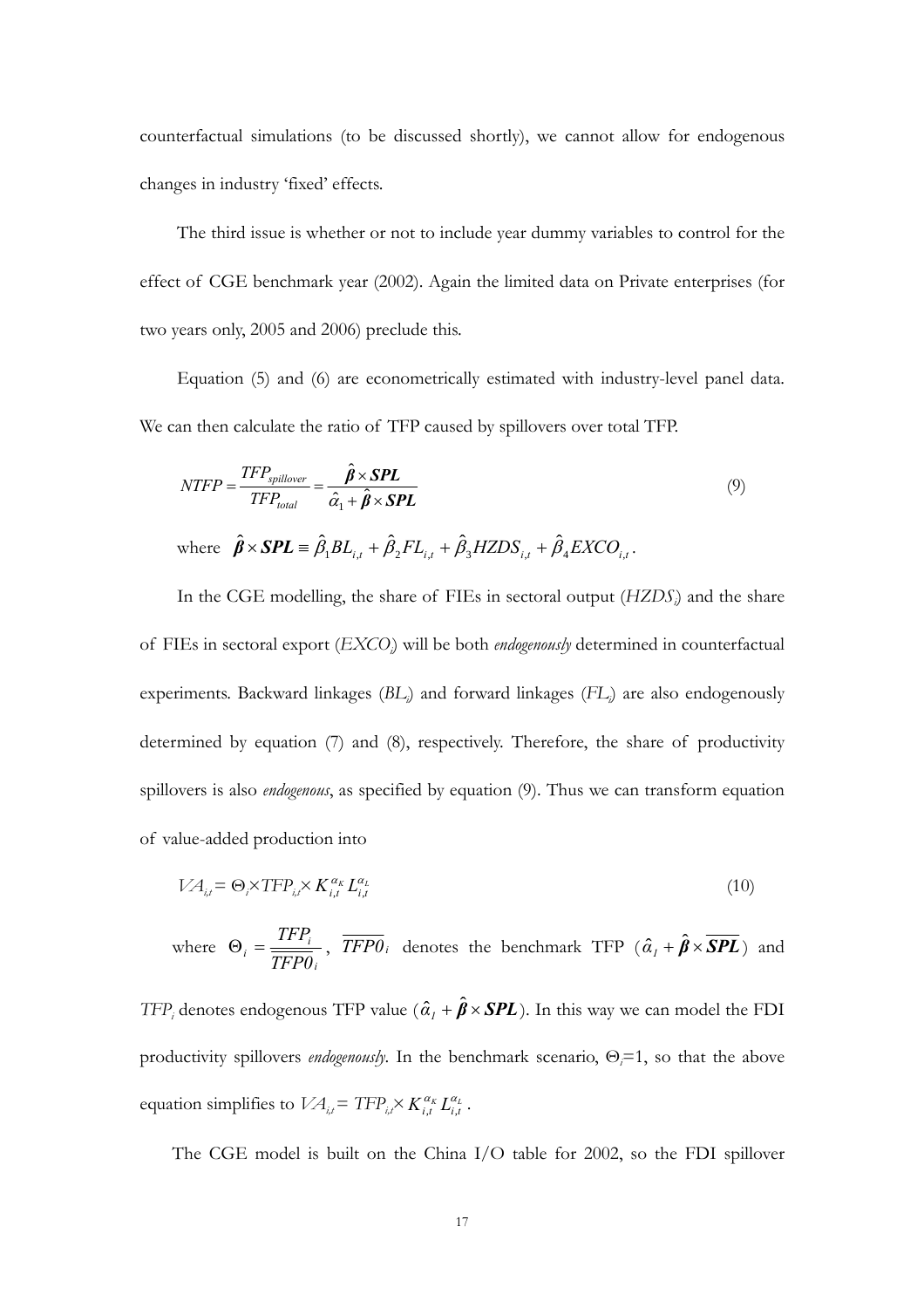parameters  $\beta$  are estimated for the years around 2002 to make the parameters compatible with the I/O table. Main data sources of estimations are *China Industrial Economic Statistical Yearbooks* (*CIESYs*) and *I/O*. The available *CIESY*s around the year of 2002 are for the years of 2001-2003 and 2005-2006. National Bureau of Statistics of China (NBS) releases I/O tables every five years and the latest one is for the year of 2002. So the I/O table of 2002 is employed to calculate all the I/O coefficients ( $\gamma_{j,k}$  and  $\eta_{k,j}$ ) for the years of 2001-2003 and 2005-2006.

> *================= Table 2 and 3 about here =================*

Table 2 and 3 report the econometric estimation of productivity and spillovers, respectively. As shown by Table 3, there is a significant relationship between the productivity of domestic enterprises and FDI. Both SOEs and private domestic firms benefit from spillovers from foreign-invested firms in upstream and horizontal sectors, and the coefficients for private enterprises are larger and more statistically significant. This difference could be caused by the relatively weak absorptive capacity of SOEs that undertake less R&D activity and employee training, as suggested by Girma and Gong (2008). Neither SOEs nor Private enterprises benefit from the contacts with the FIEs in downstream sectors (coefficients for *BL* are not significant). The reason for this could be that the potential benefit of backward linkages is counterbalanced by the increased competition among domestic enterprises in the upstream sectors triggered by the FIEs in the downstream sectors.

Finally, it seems that the export of MNE affiliates has no effects on improving the productivity of SOEs. Private enterprises are even negatively affected by the MNE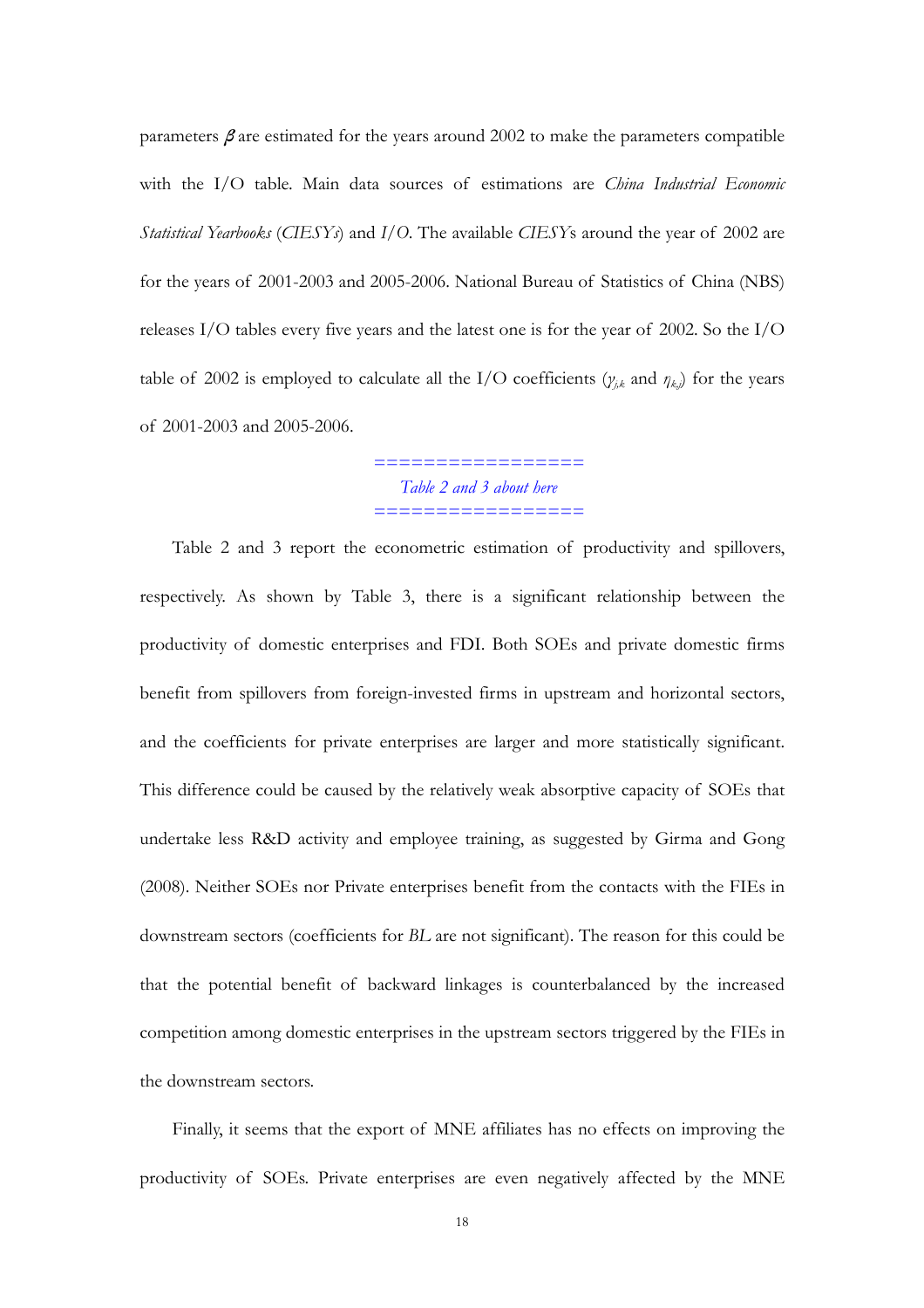exports. The latter makes little sense as an "export spillover" and may reflect industry characteristics that is FIEs have a higher share of exports in industries where domestic firms have relatively lower TFP.<sup>16</sup> Because this effect can vary endogenously in our simulations, we retain it but note that it may not be picking up a spillover as such.

Based on the above econometric estimation, we calculate that the average contribution of FDI productivity spillovers to the overall TFP of SOEs and private enterprises (calculated with equation (9)) are 22 per cent and 20 per cent, respectively. The estimated significant and insignificant, and positive and negative spillover coefficients will be carried forward into the CGE modelling as specified by equation (10).

#### **3.4 Extension to accommodate monopolistic competition**

Monopolistic competition (Dixit and Stiglitz, 1977) is incorporated in a way similar to how it is applied in trade liberalization scenarios (Harrison et al., 1997, Francois and Roland-Holst, 1997, Blake et al., 1999). Under monopolistic competition, the product of a firm within its group is highly, but not perfectly, substitutable for the product of another firm. Therefore each firm has a limited monopoly power and faces a downward rather than horizontal demand curve. Goods are produced by firms with a fixed cost and a constant variable cost. Each firm collects mark-up above the marginal cost so that the fixed cost is compensated by the mark-up.

#### **3.5 Extension to incorporate firm heterogeneity**

Recent empirical research has shown that firms differ much in productivity and only the most productive firms can engage export and overseas investment (for example Girma et al., 2005). When trade liberalisation occurs, the most productive firms are attracted by the expanded overseas market potential and will produce more and engage in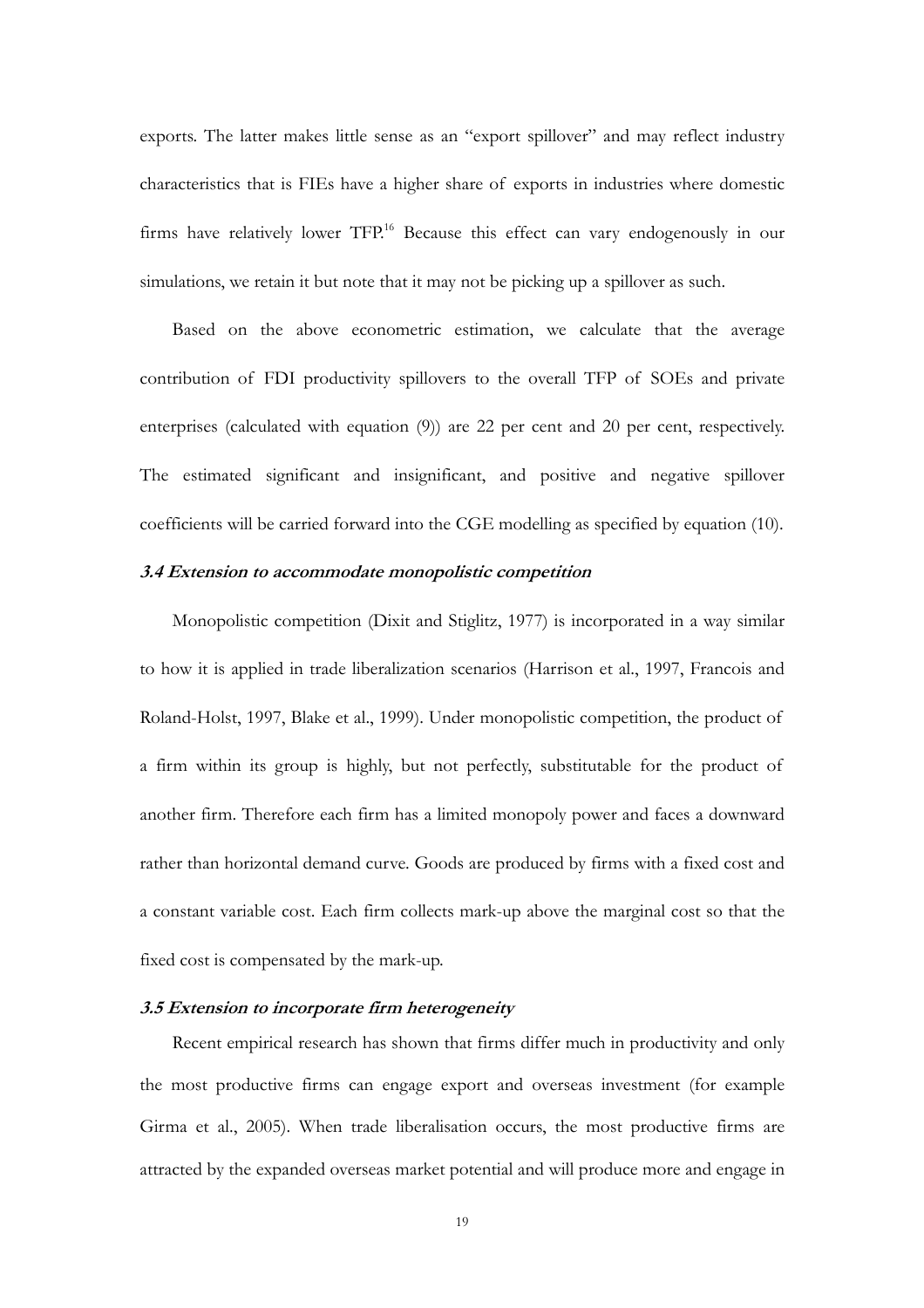export, leading to stronger competition for a common pool of labour in their home country. This pushes up labour cost and drives the least productive firms to exit. So firms with high productivity survive the trade liberalisation and grow larger by absorbing the resources released from the exiting firms. Thus the aggregate industry productivity becomes higher thanks to the resource reallocation effect of trade under firm heterogeneity (Melitz, 2003).

Similar episode will happen in the context of FDI tax incentives, but with more complications. Its theoretical model and programming details are provided by Deng and Falvey (2010). When FDI tax incentives are introduced to a host economy, on the one hand, more productive capital flows into the economy and intensifies the competition for labour, which drives labour cost to be higher. However on the other hand, capital becomes cheaper and the intermediate products (especially those produced by the foreign-invested enterprises) might become cheaper, which is instead favourable for the survival of firms. The net effects of the above two contradicting powers may vary in different sectors. Similarly, when FDI tax incentives are removed, the net effect on FDI spillovers is also uncertain.

An option for incorporating heterogeneous firms into a standard 'representative firm' CGE model is to decompose the whole CGE model into a partial equilibrium (PE) module and general equilibrium (GE) module . This option has been adopted here. In each sector, firms are heterogeneous in that they produce differentiated goods and are different in productivity. Every firm incurs fixed cost and variable cost in production. The aggregate economy is calibrated in the GE module as we discussed in previous subsections, while firm behaviour is determined in the PE module. In the PE module each firm takes a *free* draw (no entry cost) of productivity from a Pareto distribution<sup>17</sup>,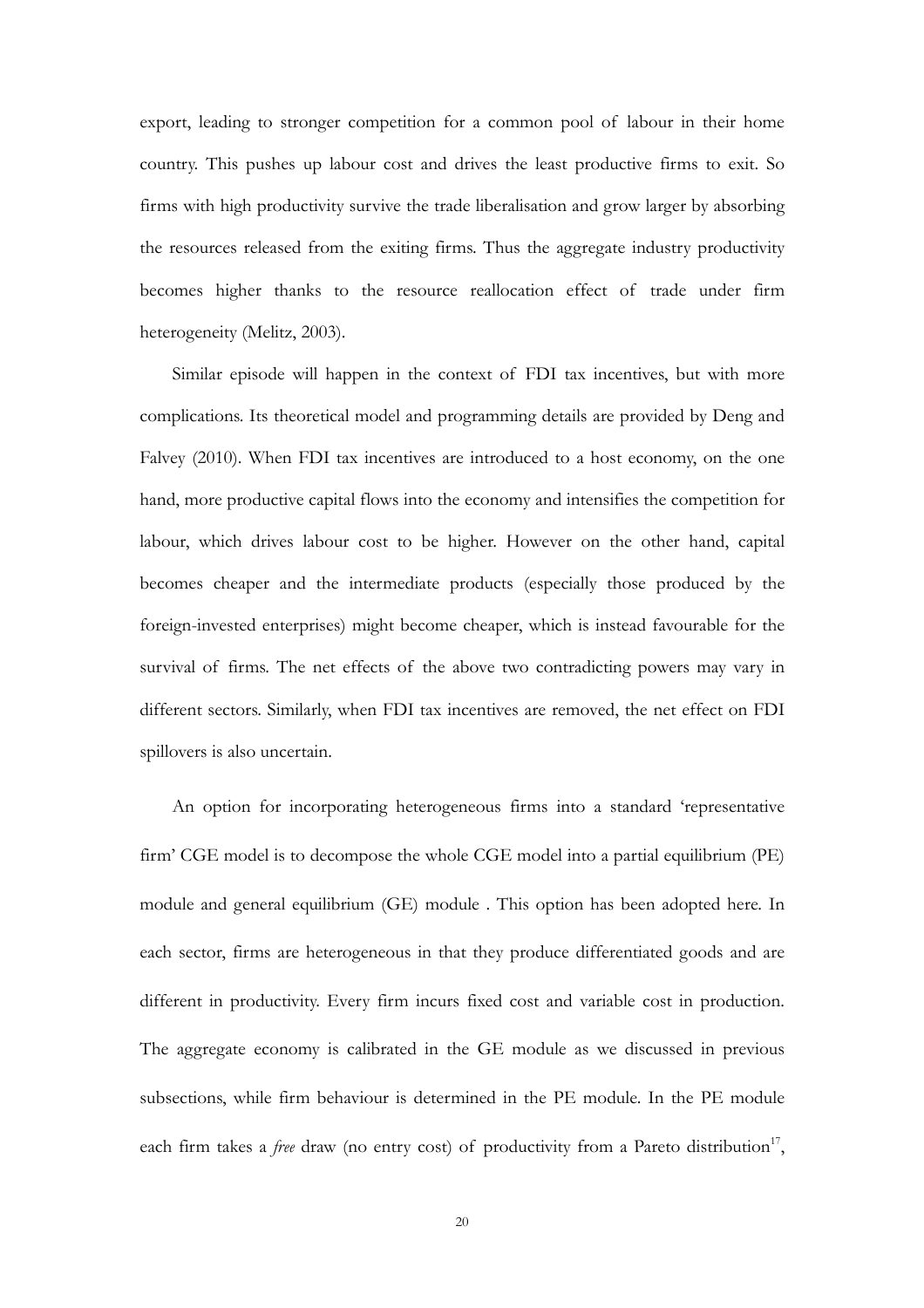sets a price, and generates output. Key variables are selected to transmit *information* recursively between PE and GE modules. PE and GE modules recursively recalibrate to the new *information*. This sequential re-calibration process continues until all variables common to the PE and GE are consistent, that is the discrepancy between the variable values obtained from the (*N-1*)th and *N*th iterations is at a trivial level.

#### **4. Assessment of the tax harmonisation: counterfactuals and results**

#### **4.1. Counterfactual design**

The experiments conducted in this section are aimed at evaluating whether a removal of preferential corporate income tax treatment will dampen the FDI productivity spillover effects. The simulations are situated under three different market structure assumptions, namely perfect competition, monopolistic competition, and firm heterogeneity.

**Four types of tax reforms are simulated**. In the first scenario there are no FDI productivity spillovers, and only the corporate income tax rate on foreign firms increases by 66.7 per cent (hereafter 'single-sided reform without spillovers'). In the second scenario there are no FDI productivity spillovers, the corporate income tax rate for foreign firms increases by 66.7 per cent, and the tax rate for domestic firms decreases by 24.2 per cent (hereafter 'integrated reform without spillovers'). In the third scenario there are FDI productivity spillovers, and only the corporate income tax rate for foreign firms increases by 66.7 per cent (hereafter 'single-sided reform with spillovers'). In the fourth scenario there are FDI productivity spillovers, the corporate income tax rate for foreign firms increases by 66.7 per cent, and the tax rate for domestic firms decreases by 24.2 per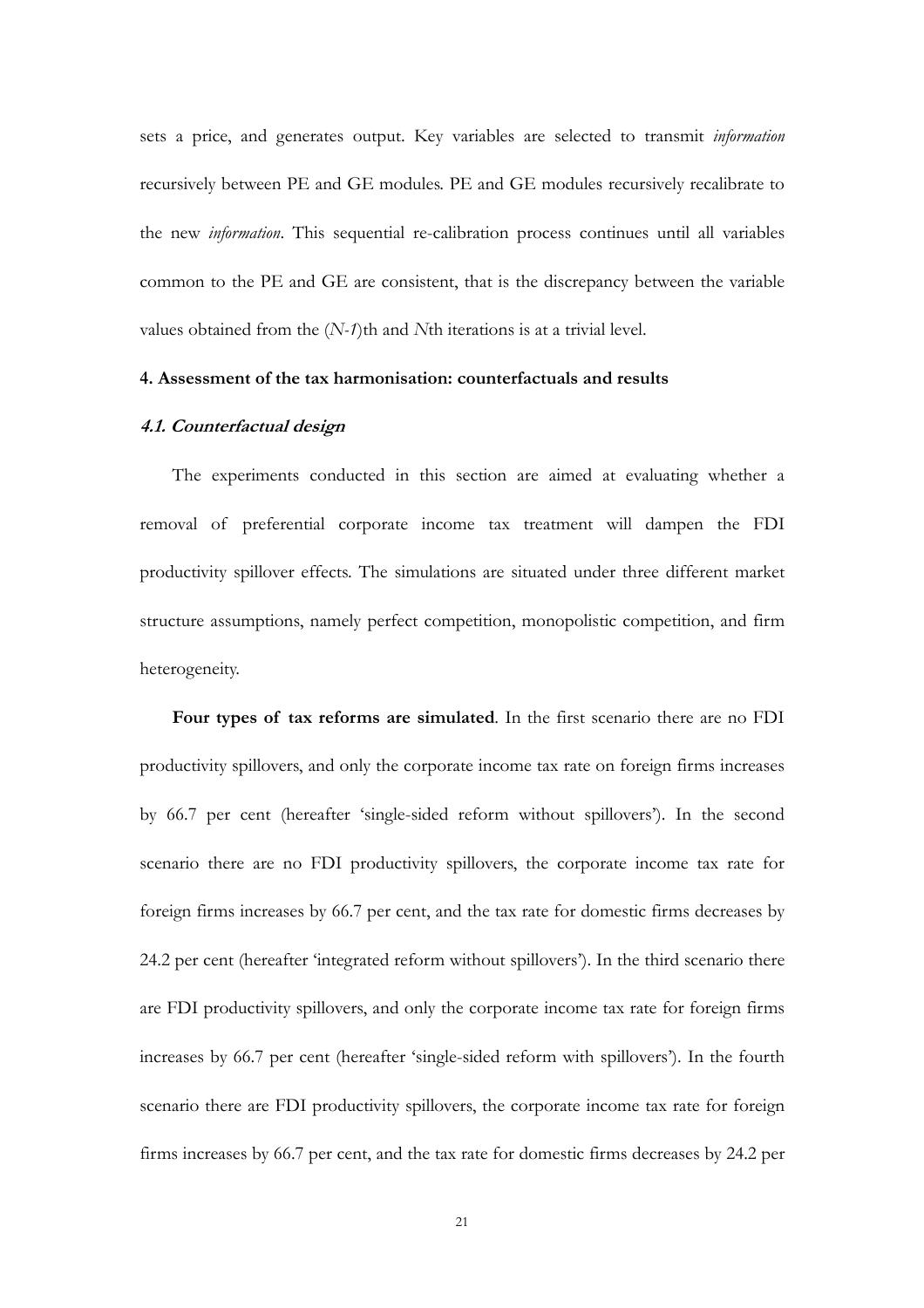cent (hereafter 'integrated reform with spillovers').

All of the above reforms are accompanied with endogenous FDI inflow reduction. From equation (3) we know that the percentage change of FDI inflow follows:

$$
\frac{\Delta(FDI)}{FDI} = -0.032 \times \Delta(tax)
$$

Based on the model structure and the counterfactual design, we can extrapolate the following propositions. Firstly, all of the four reform formulas reduce FDI inflow, and will result in a lower foreign presence in terms of the proportion of output produced by foreign firms in the total output produced by all types of firms. This will make the channels (that is, backward and forward linkages, export of the foreign enterprises, and horizontal effects) of FDI productivity spillovers shrink, and reduce the magnitude of FDI productivity spillovers.

Secondly, as the output prices of products by foreign enterprises are higher after the reform, the cost of intermediate products used by domestic enterprises will also be higher. The domestic capital stock is assumed fixed in this static CGE model. Facing higher corporate income taxes, the returns to capital and labour of foreign enterprises will be lower. This will consequently lead to a lower price of primary input of domestic enterprises due to the substitutability between foreign and domestic capital. Therefore, the impact of single-sided reform on domestic enterprises will be jointly determined by the above three possible effects, namely a smaller magnitude of FDI productivity spillovers, higher intermediate input costs, and lower primary input costs. But overall, single-sided reform will probably increase the average national tax rate level, and reduce the welfare level.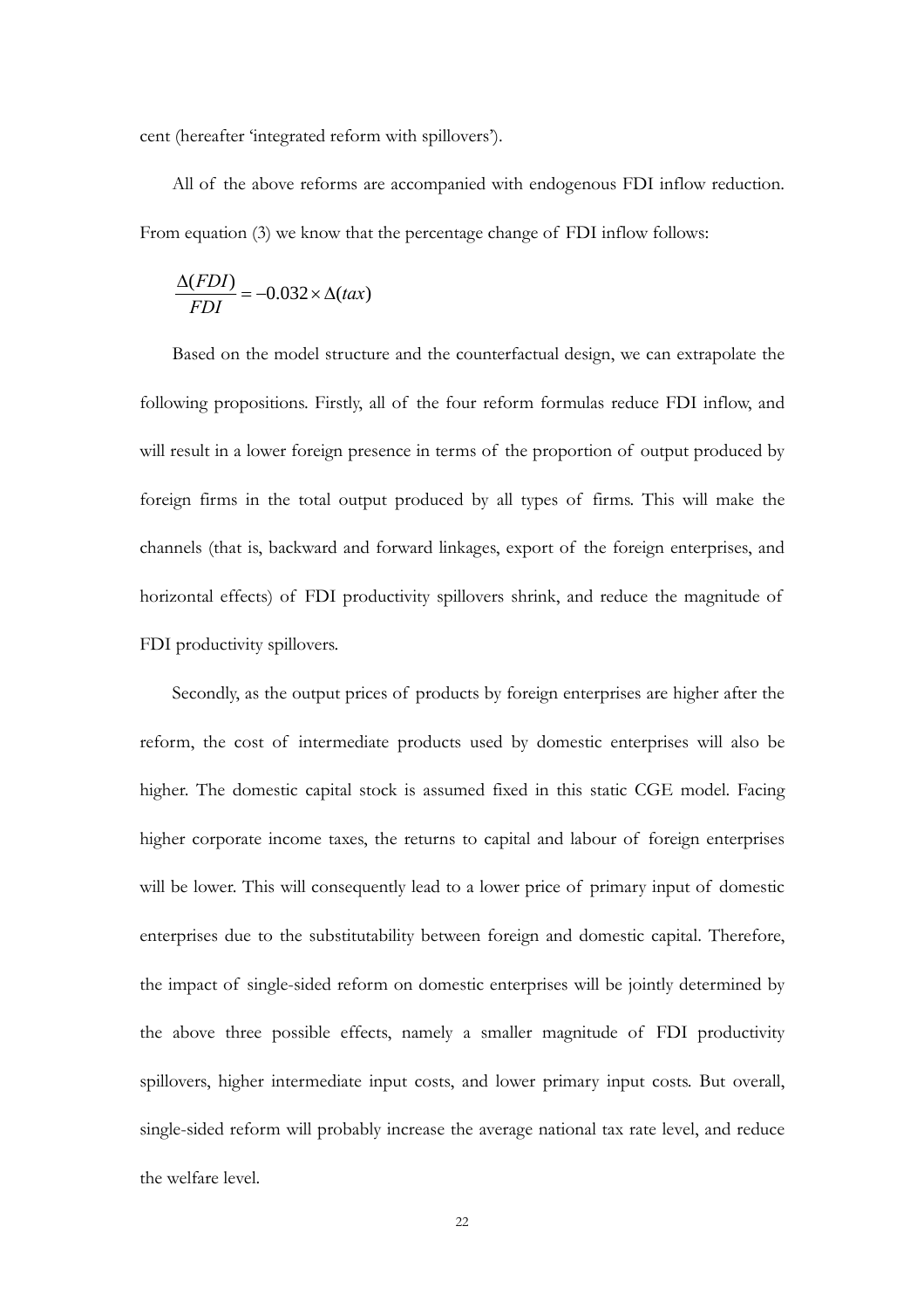Thirdly, an integrated tax reform raises the taxes of foreign enterprises while it reduces the taxes of domestic enterprises. This will complicate the net impact of the tax reform on the total output of domestic enterprises in that it can increase the returns to the capital and labour used by domestic enterprises. In terms of the FDI productivity spillovers, the impact of such a tax reform still tends to be negative due to similar reasons. The sign of the national welfare change with an integrated tax reform can not easily be predicted.

Finally, fiscal revenue will also change accordingly. In the model, the other tax rates, that is, the average output overall tax rates, are assumed to be fixed. Due to the nonlinear relationship between tax rate and tax revenue as suggested by the Laffer curve, the sign of tax revenue change can not be predicted in advance either, and the different changing directions of tax rates over domestic (up) and foreign (down) enterprises also leave this an empirical problem.

#### **4.2. Simulation results**

Panel (a) (b), (c), and (d) of Table 4 report the results of four scenarios, respectively. By comparing these results, we have obtained the following four main findings:

> ============= *Table 4 about here*  =============

# **(a) The difference between the scenarios with single-sided and integrated reforms.** The economy before the tax reform is already distorted with corporate taxes. Single-sided reform simply raises the tax rate on foreign enterprises, and leaves the economy even more distorted, thus reducing welfare. However the integrated reform not only raises the tax rate on foreign enterprises, but also lowers the tax rate on domestic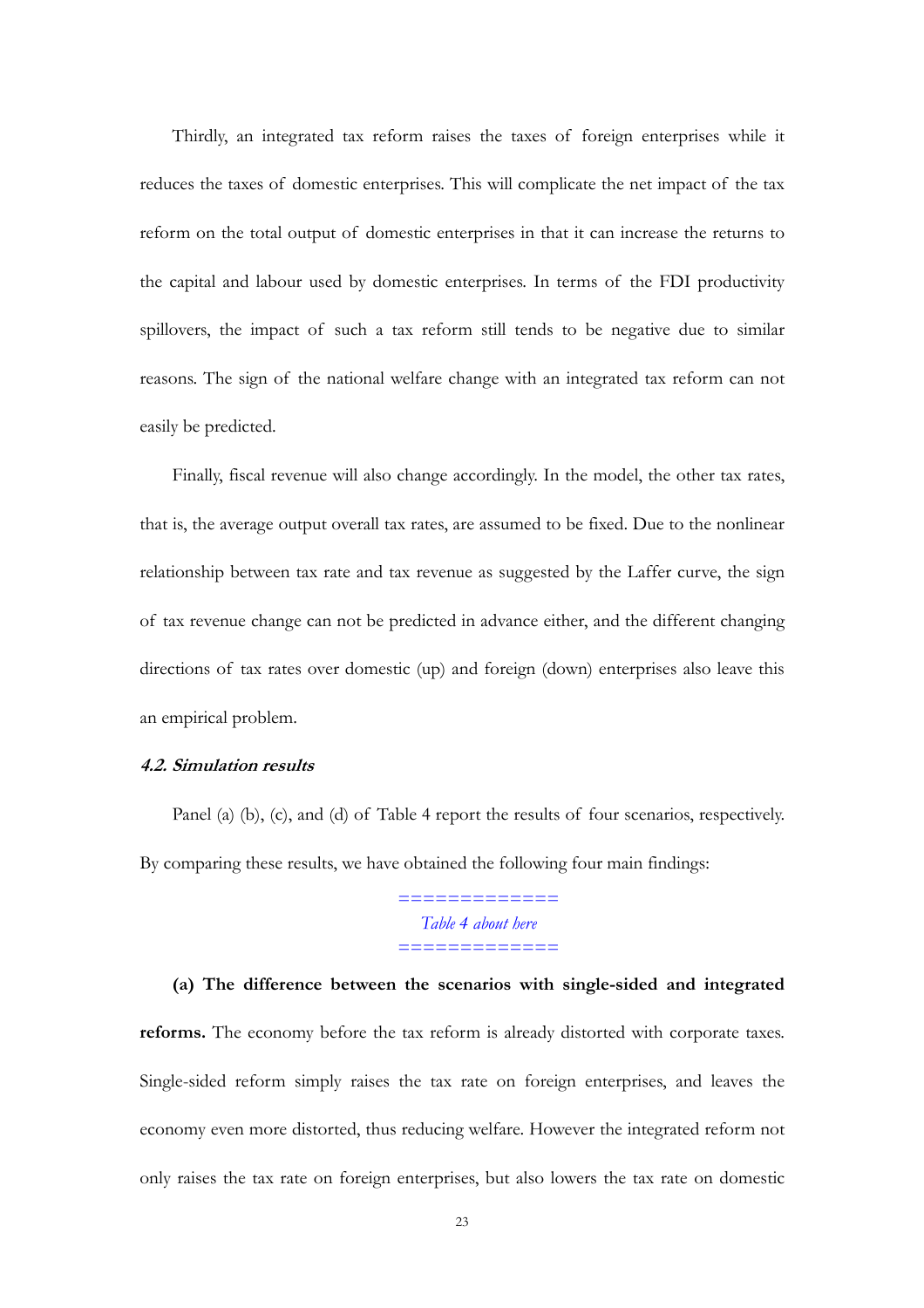enterprises and improves national welfare. The production scale of SOEs and private enterprises are negatively impacted in the single-sided reforms, while positively affected in the integrated reforms.

**(b) The difference between the scenarios with and without spillovers.** The results are almost the same with or without spillovers. The only difference is the total output of private enterprises in Panel (a) and (c). Their output is negatively affected in the scenario with spillovers while positively affected in the scenario without spillovers. The reason for these seemingly counterintuitive results can be explained by the competition between the SOEs and private enterprises. With a single-sided tax reform, the prices of intermediate inputs are higher while the prices of primary inputs become lower. When there are no productivity spillovers, private enterprises appear to benefit from such a reform. However, when there exist spillovers, SOEs benefit more from the spillovers than the private enterprises do, so that SOEs attract resources from the private enterprises, making the latter lose from the spillovers.

**(c) Comparison between the three alternative assumptions about market**  structure. We need to keep in mind that any structure alone can not reflect the whole picture of an economy. Some industries tend to be perfectly competitive as they produce highly homogeneous products, for example 'petroleum processing and coking', and 'textile'; some industries are more monopolistic competitive as their products are idiosyncratic and the number of firms is relatively small, for example 'transport equipment'; and finally some industries could be closer to the assumption of monopolistic competition with heterogeneous productivity, such as the 'electronic and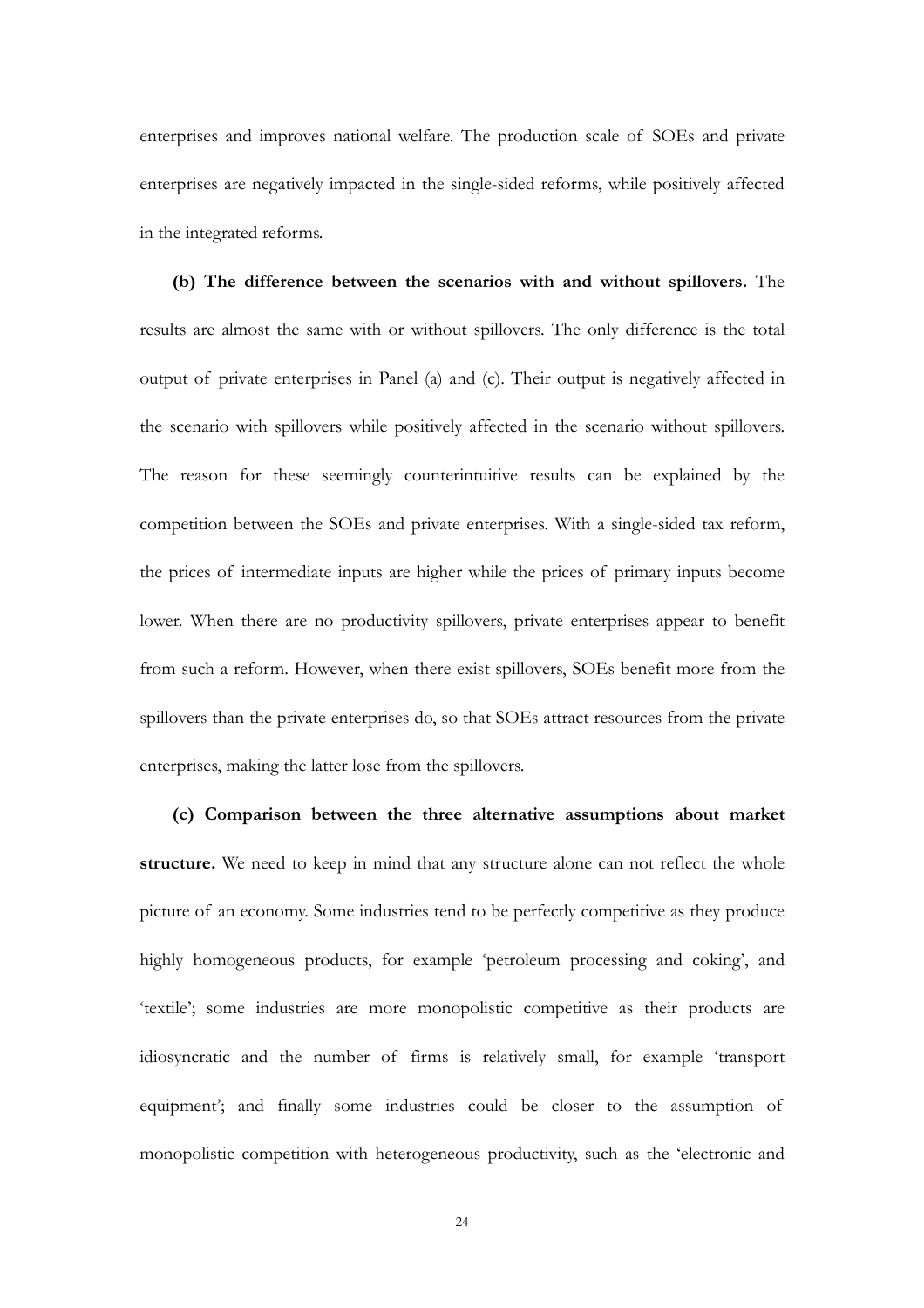electric products' industry hosting a very high level of product variety and the largest population of firms in China. Therefore, the main purpose of spotting the difference between the above three alternative market structure assumptions is not to identify which assumption is 'superior' to the others, but to get a sense of the range of possible outcomes.

The simulations in the scenario of perfect competition can provide results of output, productivity of domestic enterprises, spillovers, welfare, and GDP. Simulations in the scenario of monopolistic competition can provide further details of variety and production scale. Simulations in the scenario of firm heterogeneity capture not only the above variables, but also the productivity changes of both domestic and foreign firms.

The results of the productivity of domestic firms, output, productivity spillovers, welfare, and GDP are similar in the first two market structures. But the results under firm heterogeneity are different to some extent from those obtained in the previous two market structures. For example, in panel (a) and (c), the variety of SOEs and private enterprises are positively affected under monopolistic competition while negatively affected under firm heterogeneity. Similar contrast applies to the changes of scale under monopolistic competition and firm heterogeneity.

Another difference between the scenario of firm heterogeneity and the other two alternative market structures is the change of productivity of domestic firms under the above three scenarios. The productivity change is positive under firm heterogeneity while negative under the other two scenarios. Such an 'inconsistency' can be explained by the different specification of 'productivity'. Under perfect and monopolistic competition,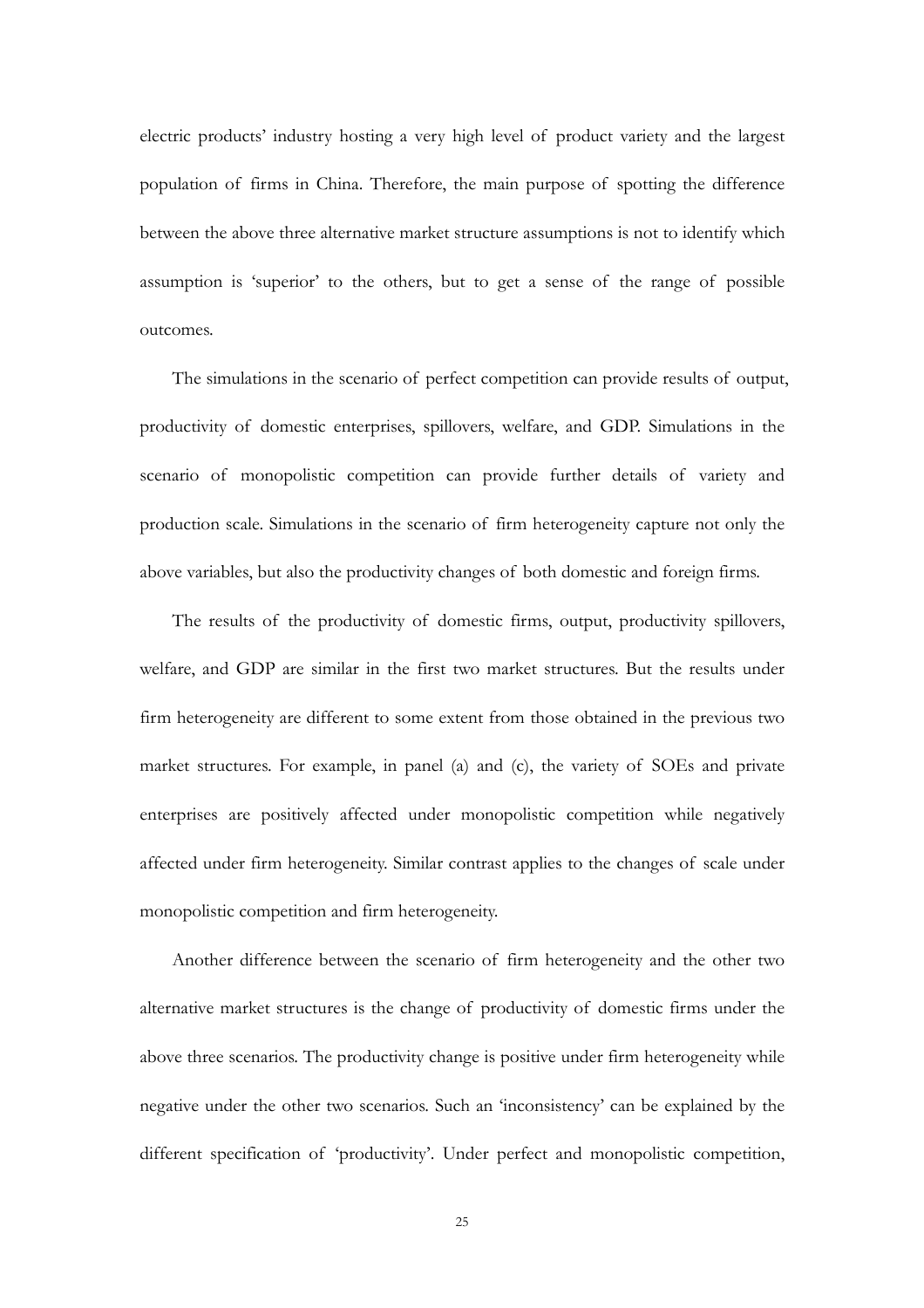productivity is denoted by  $\hat{\alpha}_1 + \hat{\beta} \times SPL$  in equation (9), so that the productivity of domestic firms is directly dependent *on* the presence of foreign firms. However under firm heterogeneity, productivity is an endogenous variable in the PE (partial equilibrium) module, and it is only indirectly linked with the foreign presence. In this sense, the 'productivity' denoted by  $\hat{a}_1 + \hat{\beta} \times SPL$  may not capture the actual information of domestic firms' productivity as fully as the 'productivity' variable under firm heterogeneity.

A comparison of panel (b) and (d) shows differences in total output and GDP. These two variables increase under firm heterogeneity while they decrease under the other two alternative market structures. This is also because the assumption of firm heterogeneity makes the model to capture the productivity changes in a different way. When there are no spillovers (scenario (b)), firm productivity is endogenously modelled under firm heterogeneity and can affect the output and GDP explicitly, while productivity takes the benchmark value of unity under perfect competition and monopolistic competition. When there are spillovers (scenario (d)), as discussed the productivity of domestic firms will decrease under perfect competition and monopolistic competition as it is directly affected by the weaker presence of foreign firms. But the productivity of all firms improves under firm heterogeneity, which is beneficial to total output and GDP.

Finally, total government tax revenue unanimously decreases in the above four scenarios. Although the corporate income tax revenue decreases in integrated reforms, but it increases in single-sided reforms. That is to say, given the model assumptions, a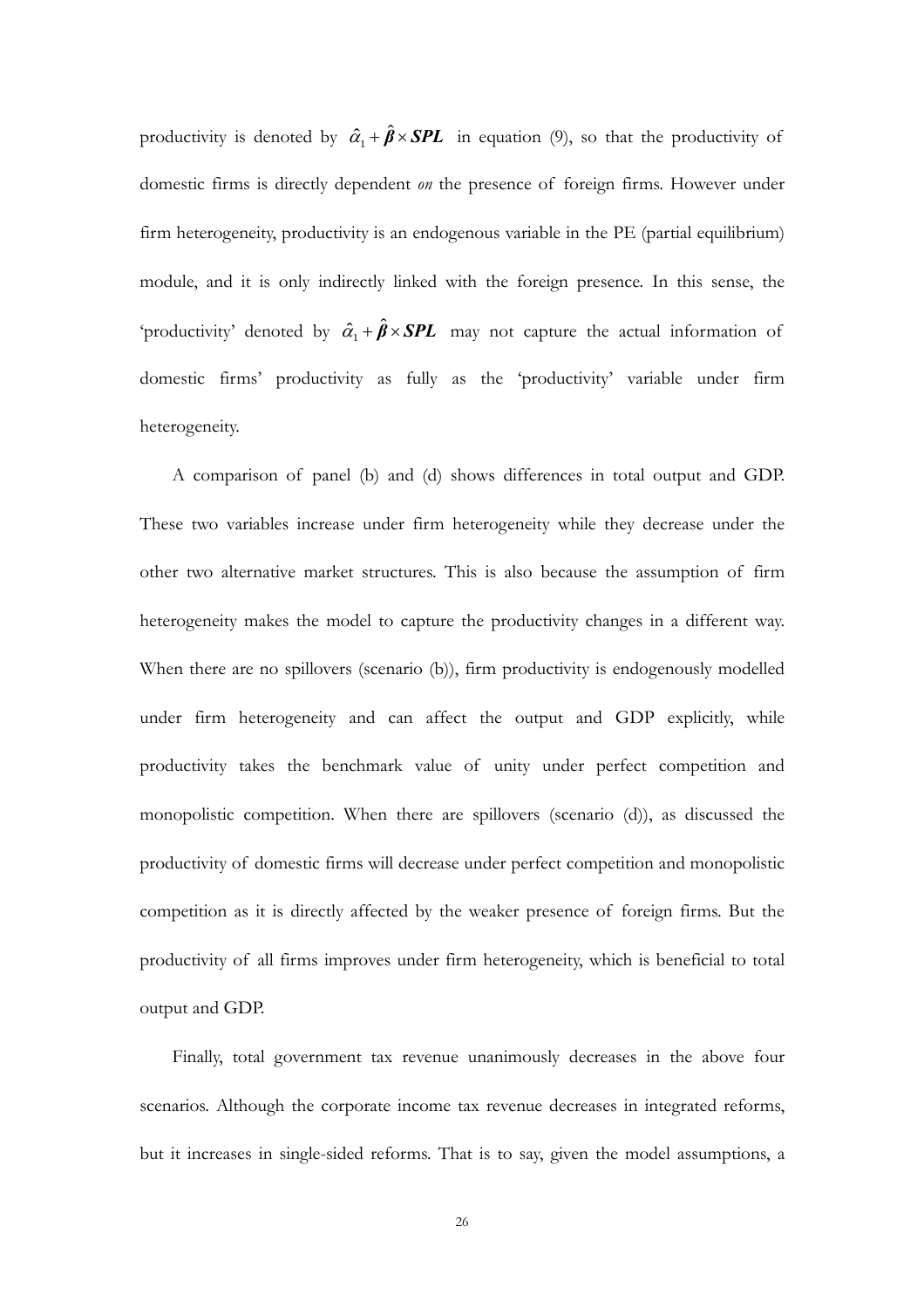lower corporate income tax rate over foreign firms indeed reduced the tax revenue collected from the foreign firms.

**(d) The relationship between corporate income tax reform and FDI productivity spillovers**, that is, the soundness of the strategy 'swapping market access for technology'. As reflected by the 'spillovers' rows in panel (c) and (d), neither single-sided reform nor integrated reform can increase the proportion of the productivity spilt over from foreign firms to domestic firms in total productivity of domestic enterprises, as denoted by equation (9). This is because that, with a higher corporate income tax rate, the output of foreign firms decreases, so that their input-output linkages with domestic firms are also weakened. That is to say, all of the four spillover channels (backward linkages, forward linkages, export of foreign firms, and horizontal effects) shrink, via which FDI productivity spillovers take place. The above result also implies that the original dual corporate income tax system was indeed helpful for the FDI productivity spillovers to occur in that it helped strengthen the foreign presence, which is vital for FDI productivity spillover effects.

However the above conclusion derived from this static CGE model might need to be modified if we situate this episode in a dynamic perspective. First of all, with the integrated corporate income tax reform, the productivity of domestic firms is higher than before under firm heterogeneity in all of the four scenarios. This implies that the domestic firms have acquired better absorptive capacity to exploit the FDI productivity spillovers (Girma, 2005, Blake et al., 2009). Secondly, in scenario (b) and (d), the average productivity of the foreign firms surviving the integrated tax reform is higher. This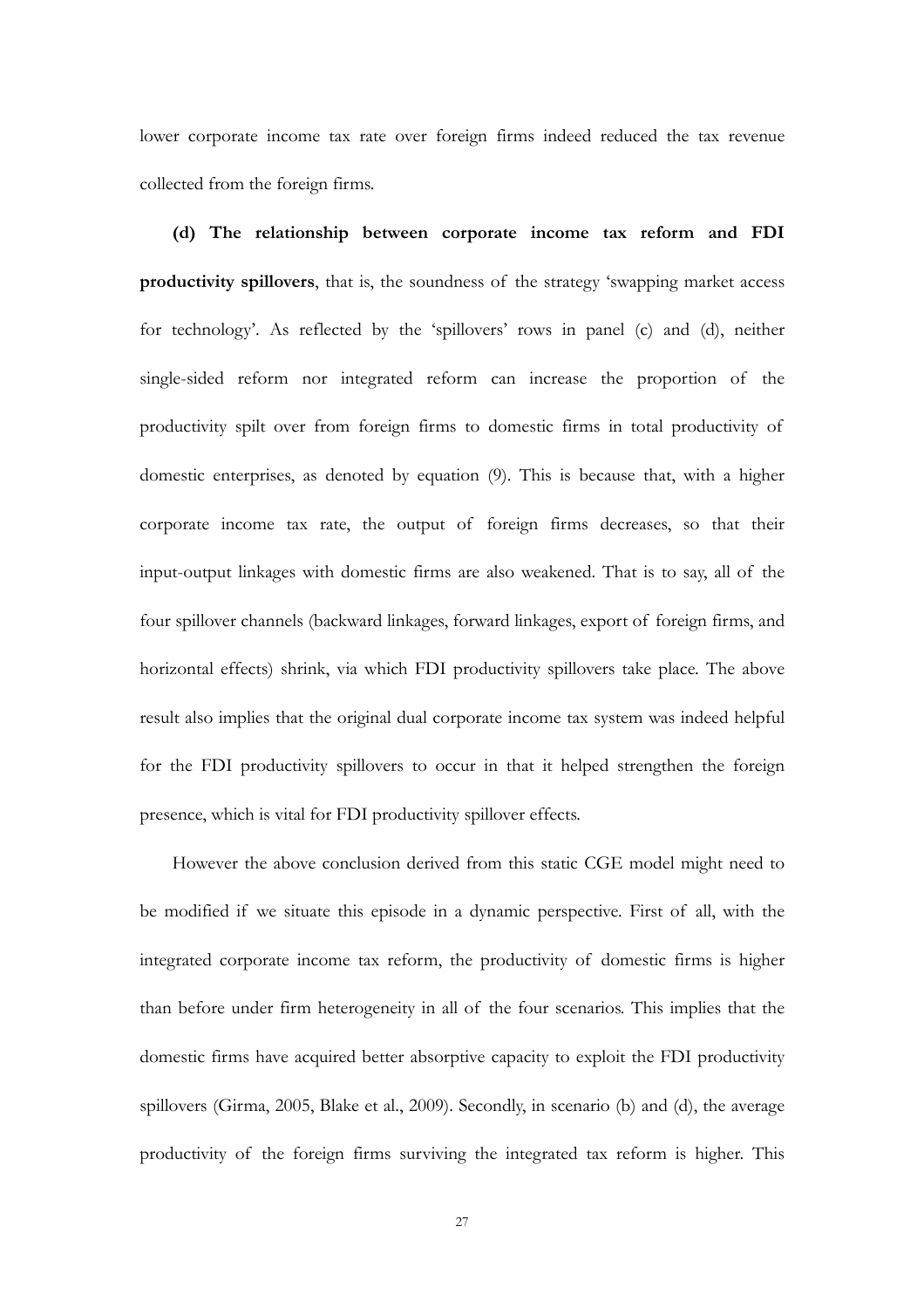implies a greater likelihood of productivity spillovers. Therefore, taking into consideration the changing pattern of productivity under firm heterogeneity, the tax reform will only temporarily lower the FDI productivity spillover effects. They can promote the speed and magnitude of spillovers later, that is, a 'J-curve' effect of tax reform on productivity spillovers may exist.

## **5. Concluding remarks**

This research mainly simulates the impact of corporate income tax reform in 2008 on the FDI productivity spillover effect in China. This research addresses an important worldwide policy issue which has yet been empirically assessed in the literature. To test the robustness of our results, we situate the analysis in three alternative market structures, namely perfect competition, monopolistic competition, and more recent firm heterogeneity. Methodologically this is the first in the literature to study FDI spillovers under firm heterogeneity using CGE modelling. Comparing results in three market structures enables us to acquire unique insights.

The results suggest that abolishing differential tax system leads to weaker FDI spillovers in the short term in that it restrains the foreign presence which is vital for FDI productivity spillovers. A higher corporate income tax rate levied on foreign-invested enterprises alone distorts the economy's structure and lowers total output, welfare, and GDP. However an integrated tax reform formula can do a better job by increasing the output level of domestic enterprises and by promoting national welfare. Under firm heterogeneity, the spillover benefit of integrated reform is even more prominent, because the reform can lift up the average productivity of all existing enterprises, and raises the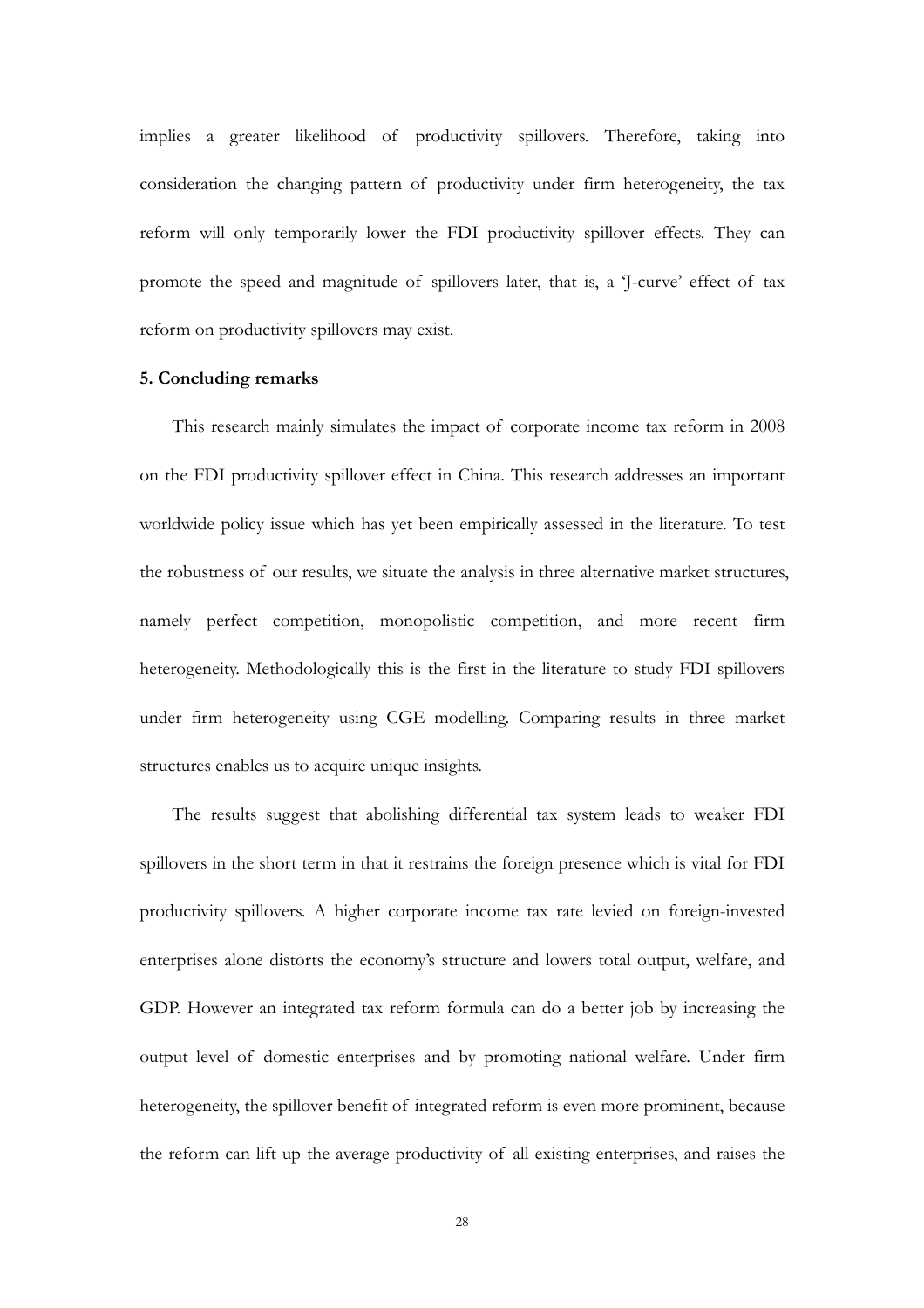possibility of productivity spillovers and the absorptive capacity of domestic enterprises. This is more beneficial to the productivity spillovers from foreign-invested firms to domestic enterprises.

The findings in this research are generally in line with those found in the broad literature. For example, the net productivity spillover effects of FDI can promote GDP, national output and welfare, which is analogous to those found by van Meijl and van Tongeren (1998) and Lejour, Rojas-Romagosa and Verweij (2008). Another example is that the tax reform experiments imply that the "swapping market access for technology" strategy was presumably successful in China. This is consistent with the stylised facts regarding this policy collected by Long (2005). However, as this research is methodologically novel and involves new research perspectives, many of its findings do not have their counterparts in the literature to compare with.

As discussed, taking into consideration the changing pattern of productivity under firm heterogeneity, the tax reform will only temporarily lower the FDI productivity spillover effects, and it may promote the speed and magnitude of spillovers later. However to find out the exact nature of this long-term scenario, we will need to further extend this static model to be a dynamic one so that we could treat the accumulation and depreciation of foreign and domestic capital and their subsequent productivity spillover as a dynamic process. This would be an appealing direction worth future research.

#### **Endnotes**

 $\overline{a}$ 

<sup>3</sup> Foreign-invested enterprises (FIEs) include all types of enterprises invested by foreign capital, for example solely foreign owned enterprises, joint ventures, co-operative enterprises.

<sup>4</sup> We will discuss the costs and benefits of differential tax treatments in detail in Section 3.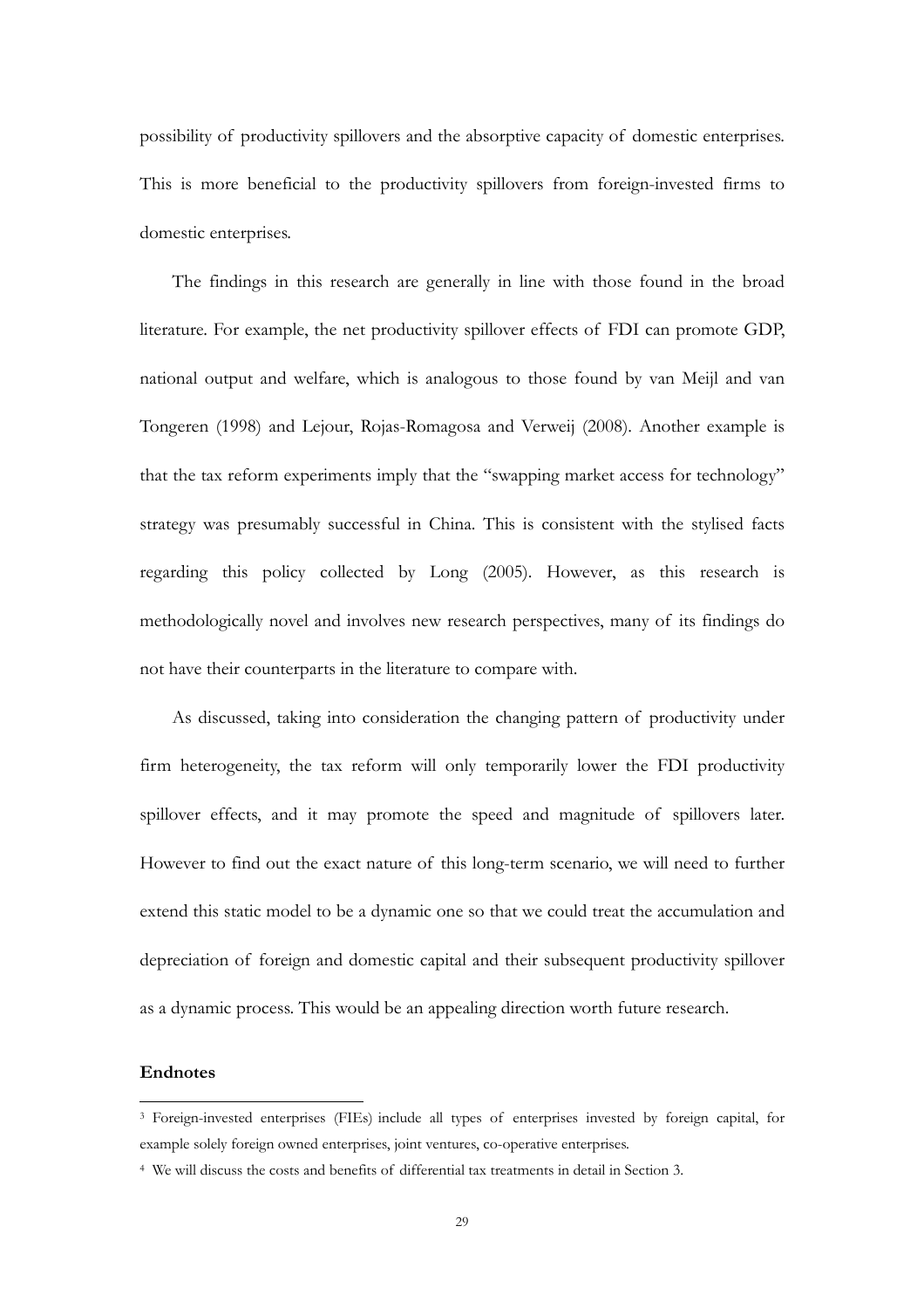5 Source: State Administration of Taxation of China. 'Approval on the Fixed-term Income Tax Reduction and Exemption of Foreign-invested Enterprises'. http://www.chinatax.gov.cn/. 11 April 2006.

6 Both domestic enterprises and FIEs can equally enjoy other various nationwide tax incentives, such as tax exemption or reduction for enterprises that engage in energy and water preservation.

7 China adopted a series of mercantilist measures to promote exports until its accession into the WTO in 2001. The FDI policies regarding exports required that FIEs should keep a balance of exchange, or make sure the proportion of their domestically made products in the total number of products maintains at a reasonable level, or a certain percentage of their products should be exported. Besides, any FIE with 70 per cent of its total products exported was entitled to claim 50 per cent cut in corporate income tax.

<sup>8</sup> Source: *China Statistical Yearbook 2008*. Beijing: China Statistical Press. 2008

9 Investment from Hong Kong, Macau, and Taiwan can enjoy the same preferential treatment as the investment from other source economies.

10 Source: State Administration of Taxation of China (http://www.chinatax.gov.cn/). 27 March 2007. 11 Ibid.

 $\overline{a}$ 

12 The model is implemented using GAMS GAMS DEVELOPMENT CORPORATION (2008) *GAMS - A User's Guide,* Washington, DC, GAMS Development Corporation. and its subsystem MPSGE RUTHERFORD, T. F. (1999) Applied General Equilibrium Modeling with MPSGE as a GAMS Subsystem: An Overview of the Modeling Framework and Syntax. *Computational Economics,* 14**,** 1-46.. Due to space limitation, this paper only presents the major features of the model. The detailed discussion of the model under perfect competition is provided in Deng *et al* DENG, Z., BLAKE, A. & FALVEY, R. (2009) A Computable General Equilibrium Model of Foreign Direct Investment Productivity Spillovers in China. IN YUEH, L. (Ed.) *The Future of Asian Trade and Growth.* London, Routledge..

13 Such endogeneity treatment is similar to the technique adopted in a CGE model evaluating the impact of tax reform on tourism GOOROOCHURN, N. & MILNER, C. (2005) Assessing Indirect Tax Reform in a Tourism-Dependent Developing Country. *World Development,* 33**,** 1183-1200., where tourist arrival is endogenously linked to the tax reform.

14 Wei's work covers bilateral FDI data from 14 source countries to 53 host economies (including China mainland), while other papers only examine the relationship between corporate income tax and FDI flows of a *single* FDI source country or recipient country GRUBERT, H. & MUTTI, J. (1991) Taxes, Tariffs and Transfer Pricing in Multinational Corporate Decision Making. *Review of Economics and Statistics,* 73**,** 285-293, HINES, J. R. & RICE, E. M. (1994) Fiscal Paradise: Foreign Tax Havens and American Business. *Quarterly Journal of Economics,* 109**,** 149–182, CASSOU, S. P. (1997) The Link between Tax Rates and Foreign Direct Investment. *Applied Economics,* 29**,** 1295 - 1301, ANG, J. B. (2008) Determinants of Foreign Direct Investment in Malaysia. *Journal of Policy Modeling,* 30**,** 185-189.. More importantly, this work is one of the very few papers which specifically estimate the tax responsiveness for the FDI flow to China. Another paper also by Wei WEI, S.-J. (2000a) How Taxing is Corruption on International Investors? *Review of Economics and Statistics,* 82**,** 1-11. which covers 12 FDI source countries and 45 host countries, and a paper by Choi CHOI, C. (2003) Does the Internet Stimulate Inward Foreign Direct Investment? *Journal of Policy Modeling,* 25**,** 319-326. employing the same database of Wei WEI, S.-J. (2000b) Local Corruption and Global Capital Flows. *Brookings Papers on Economic Activity,* 31**,** 303-354., both of which have obtained highly close tax sensitivity values. Thus it is reasonable to employ the parameter (-0.032) in this model to capture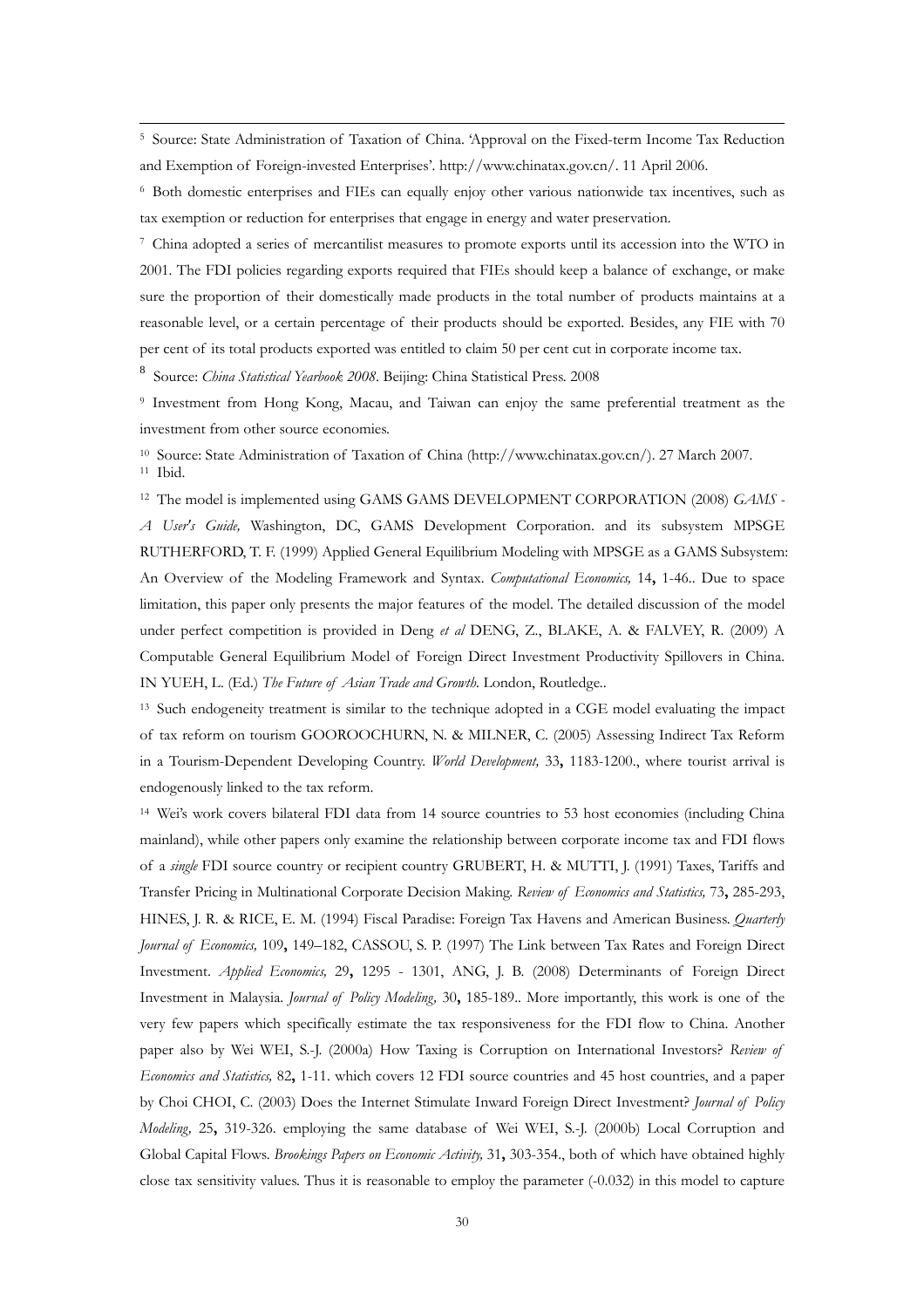the endogenous link between corporate income tax rate and FDI inflow amount in China.

 $\overline{a}$ 

15 For example, assume the foreign presences at industry 1, 2, 3 are 10 per cent, 20 per cent, and 30 per cent, respectively. Industry 1 provides its products to itself, industry 2 and 3 with proportion of 40 per cent, 35 per cent and 25 per cent. Then coefficient of backward linkage is *BL* = 40%\*10% + 20%\*35% +  $30\%$ \*25% = 0.185.

<sup>16</sup> It has been suggested that export-oriented FIEs may "cherry pick" the best skilled workers from domestic firms leading to lower productivity in the latter. GIRMA, S. & GONG, Y. (2008) FDI, Linkages and the Efficiency of State-Owned Enterprises in China. *Journal of Development Studies,* 44**,** 728 - 749..

17 In the literature, Pareto distribution has been found 'compelling' in approximating the real distribution of firm productivity HELPMAN, E. (2006) Trade, FDI, and the Organization of Firms. *Journal of Economic Literature,* 44**,** 589-630.. The values of parameters of Pareto distribution are taken from the literature BERNARD, A. B., EATON, J., JENSEN, J. B. & KORTUM, S. (2003) Plants and Productivity in International Trade. *American Economic Review,* 93**,** 1268-1290, ZHAI, F. (2008) Armington Meets Melitz: Introducing Firm Heterogeneity in a Global CGE Model of Trade. *Journal of Economic Integration,* 23**,** 575 - 604..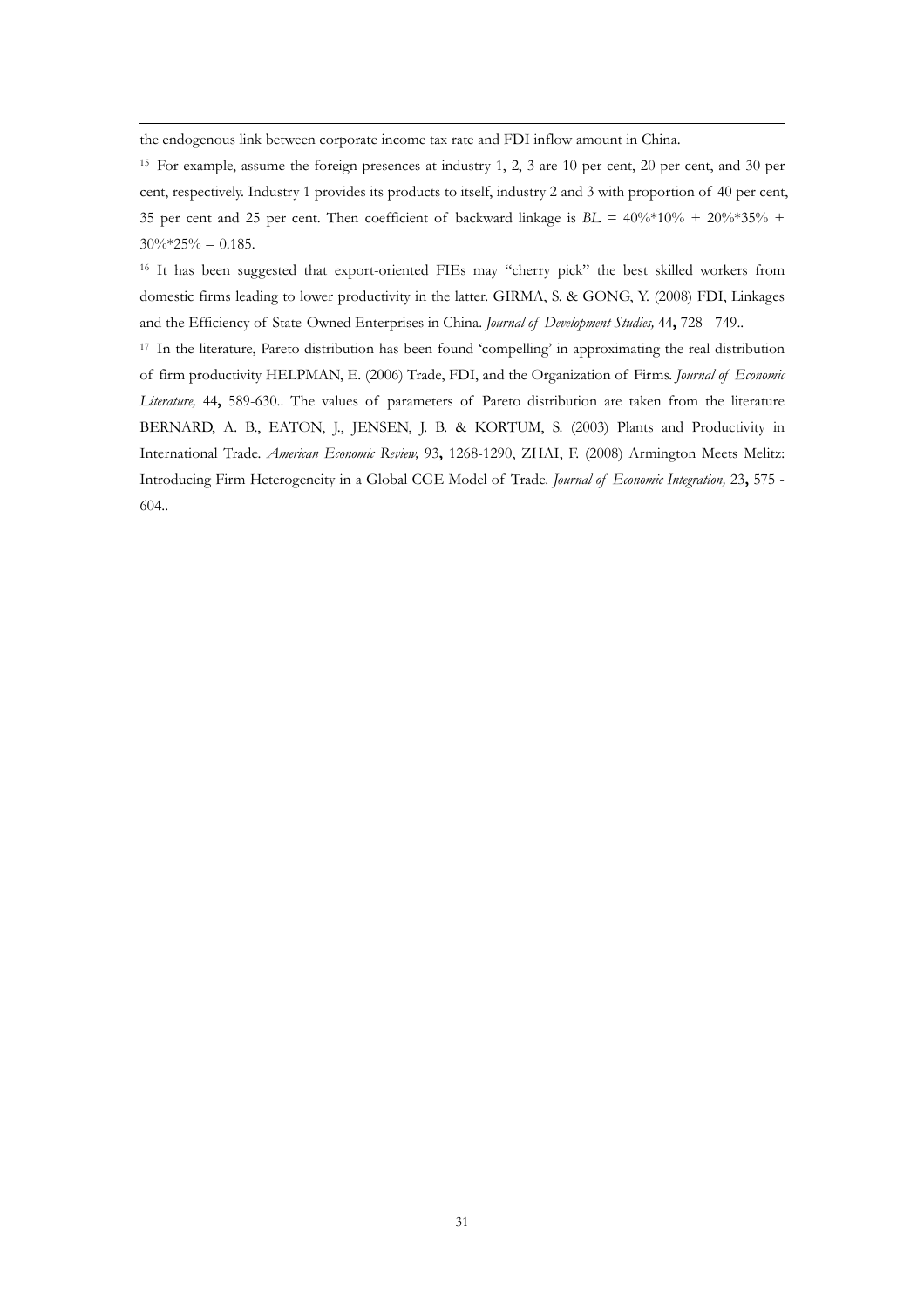#### **References**

- ANG, J. B. (2008) Determinants of Foreign Direct Investment in Malaysia. *Journal of Policy Modeling,* 30**,** 185-189.
- BERNARD, A. B., EATON, J., JENSEN, J. B. & KORTUM, S. (2003) Plants and Productivity in International Trade. *American Economic Review,* 93**,** 1268-1290.
- BLAKE, A., DENG, Z. & FALVEY, R. (2009) How Does the Productivity of Foreign Direct Investment Spill over to Local Firms in Chinese Manufacturing? *Journal of Chinese Economic and Business Studies,* 7**,** 183-197.
- BLAKE, A., RAYNER, A. J. & REED, G. (1999) A Computable General Equilibrium Analysis of Agricultural Liberalisation: The Uruguay Round and Common Agricultural Policy Reform. *Journal of Agricultural Economics,* 50**,** 400-424.
- BUCKLEY, P. J., CLEGG, J. & WANG, C. (2007) Is the Relationship between Inward FDI and Spillover Effects Linear? An Empirical Examination of the Case of China. *Journal of International Business Studies,* 38**,** 447-459.
- CASSOU, S. P. (1997) The Link between Tax Rates and Foreign Direct Investment. *Applied Economics,* 29**,** 1295 - 1301.
- CHOI, C. (2003) Does the Internet Stimulate Inward Foreign Direct Investment? *Journal of Policy Modeling,* 25**,** 319-326.
- DENG, Z., BLAKE, A. & FALVEY, R. (2009) A Computable General Equilibrium Model of Foreign Direct Investment Productivity Spillovers in China. IN YUEH, L. (Ed.) *The Future of Asian Trade and Growth.* London, Routledge.
- DENG, Z. & FALVEY, R. (2010) Foreign Direct Investment Productivity Spillovers under Firm Heterogeneity: A Computable General Equilibrium Model.
- DENG, Z., GUO, H. & ZHENG, Y. (2007) How East Asian Industry Transfer Affects the U.S.-China Trade Imbalance: Economic Mechanisms and Policy Implications. *Issues & Studies,* 43**,** 165-197.
- DEVEREUX, M. P., GRIFFITH, R. & KLEMM, A. (2002) Corporate Income Tax Reforms and International Tax Competition. *Economic Policy,* 17**,** 451-495.
- DEVEREUX, M. P., LOCKWOOD, B. & REDOANO, M. (2008) Do Countries Compete over Corporate Tax Rates? *Journal of Public Economics,* 92**,** 1210-1235.
- DIXIT, A. K. & STIGLITZ, J. E. (1977) Monopolistic Competition and Optimum Product Variety. *American Economic Review,* 67**,** 297-308.
- FRANCOIS, J. F. & ROLAND-HOLST, D. W. (1997) Scale Economies and Imperfect Competition. IN FRANCOIS, J. F. & REINERT, K. A. (Eds.) *Applied Methods for Trade Policy Analysis: A Handbook.*  Cambridge, Cambridge University Press.
- GAMS DEVELOPMENT CORPORATION (2008) *GAMS A User's Guide,* Washington, DC, GAMS Development Corporation.
- GILLESPIE, G., MCGREGOR, P. G., SWALES, J. K. & YIN, Y. P. (2001) A Regional CGE Analysis of the Demand and "Efficiency Spillover" Effects of Foreign Direct Investment. IN PAIN, N. (Ed.) *Inward Investment, Technological Change and Growth: The Impact of Multinational Corporations on the UK Economy.* Basingstoke, Palgrave.
- GILLESPIE, G., MCGREGOR, P. G., SWALES, J. K. & YIN, Y. P. (2002) The Regional Impact of Foreign Direct Investment: Structure and Behavior in an Ownership-Disaggregated Computable General Equilibrium Model. IN HEWINGS, G., SONIS, M. & BOYCE, D. E. (Eds.) *Trade,*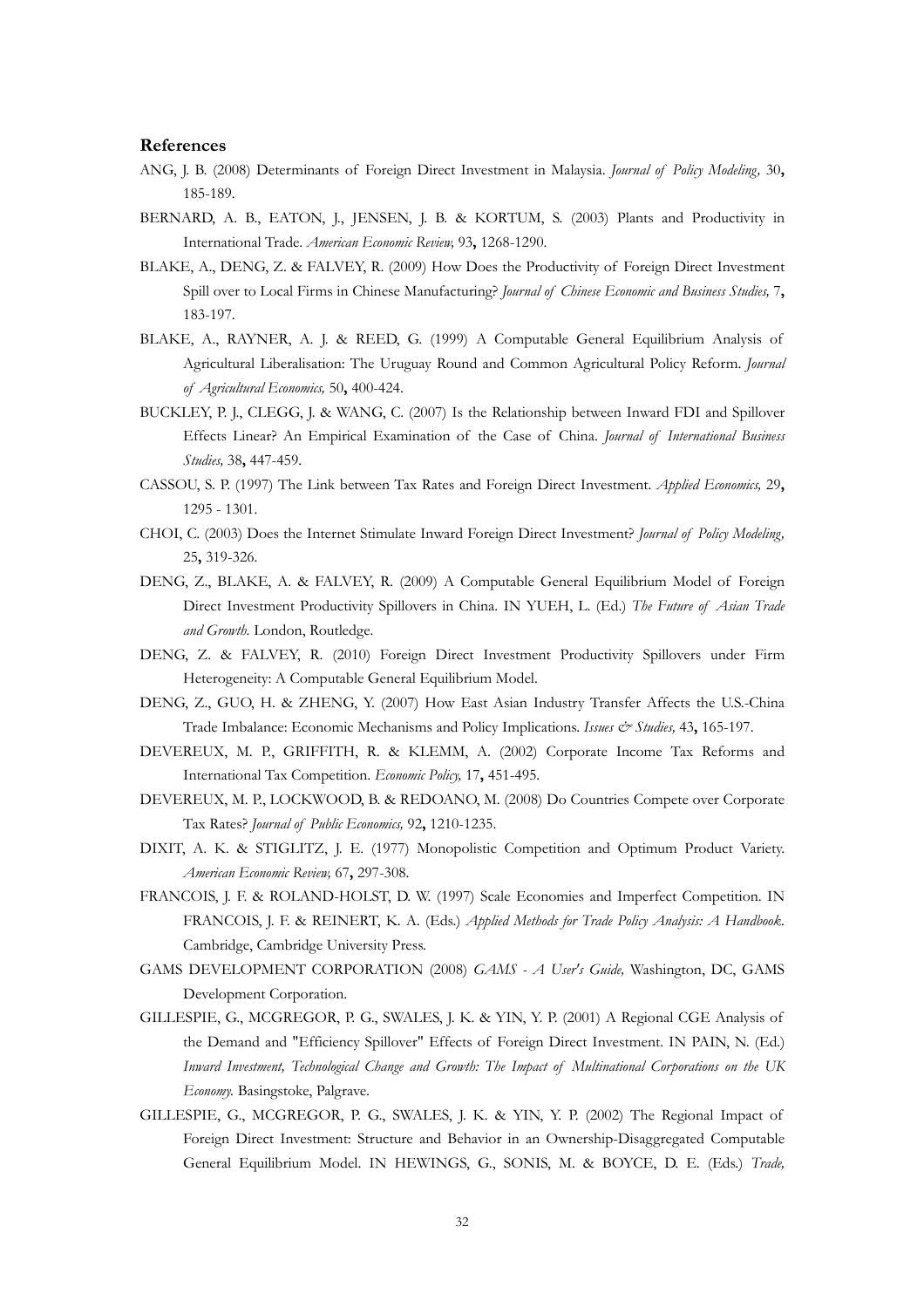*Networks and Hierarchies: Modeling Regional and Interregional Economies.* Berlin, Springer-Verlag.

- GIRMA, S. (2005) Absorptive Capacity and Productivity Spillovers from FDI: A Threshold Regression Analysis. *Oxford Bulletin of Economics and Statistics,* 67**,** 281-306.
- GIRMA, S. & GONG, Y. (2008) FDI, Linkages and the Efficiency of State-Owned Enterprises in China. *Journal of Development Studies,* 44**,** 728 - 749.
- GIRMA, S., GÖRG, H. & PISU, M. (2008) Exporting, Linkages and Productivity Spillovers from Foreign Direct Investment. *Canadian Journal of Economics,* 41**,** 320-340.
- GIRMA, S., KNELLER, R. & PISU, M. (2005) Exports versus FDI: An Empirical Test. *Review of World Economics,* 141**,** 193-218.
- GOOROOCHURN, N. & MILNER, C. (2005) Assessing Indirect Tax Reform in a Tourism-Dependent Developing Country. *World Development,* 33**,** 1183-1200.
- GRUBERT, H. & MUTTI, J. (1991) Taxes, Tariffs and Transfer Pricing in Multinational Corporate Decision Making. *Review of Economics and Statistics,* 73**,** 285-293.
- HARRISON, G. W., RUTHERFORD, T. F. & TARR, D. (1997) Quantifying the Uruguay Round. *Economic Journal,* 107**,** 1405-1430.
- HELPMAN, E. (2006) Trade, FDI, and the Organization of Firms. *Journal of Economic Literature,* 44**,** 589-630.
- HINES, J. R. & RICE, E. M. (1994) Fiscal Paradise: Foreign Tax Havens and American Business. *Quarterly Journal of Economics,* 109**,** 149–182.
- HUANG, Y. (2003) *Selling China: Foreign Direct Investment during the Reform Era, Cambridge, Cambridge* University Press.
- HUANG, Y. (2008) *Capitalism with Chinese Characteristics: Entrepreneurship and the State*, Cambridge, Cambridge University Press.
- JAVORCIK, B. S. (2004) Does Foreign Direct Investment Increase the Productivity of Domestic Firms? In Search of Spillovers through Backward Linkages. *American Economic Review,* 94**,** 605-627.
- KNELLER, R. & PISU, M. (2007) Industrial Linkages and Export Spillovers from FDI. *The World Economy,* 30**,** 105-134.
- LEJOUR, A., ROJAS-ROMAGOSA, H. & VERWEIJ, G. (2008) Opening Services Markets within Europe: Modelling Foreign Establishments in a CGE Framework. *Economic Modelling,* 25**,** 1022-1039.
- LIU, Z. (2008) Foreign Direct Investment and Technology Spillovers: Theory and Evidence. *Journal of Development Economics,* 85**,** 176-193.
- LONG, G. (2005) China's Policies on FDI: Review and Evaluation. IN THEODORE H. MORAN, EDWARD M. GRAHAM & BLOMSTRÖM, M. (Eds.) *Does Foreign Direct Investment Promote Development?* Washington D. C., Institute for International Economics.
- MELITZ, M. J. (2003) The Impact of Trade on Intra-Industry Reallocations and Aggregate Industry Productivity. *Econometrica,* 71**,** 1695-1725.

MINTZ, J. (1995) The Corporation Tax: A Survey. *Fiscal Studies,* 16**,** 23-68.

- NATIONAL BUREAU OF STATISTICS OF CHINA (2003a) *China Industrial Economy Statistical Yearbook 2003,* Beijing, China Statistics Press.
- NATIONAL BUREAU OF STATISTICS OF CHINA (2003b) *China Statistical Yearbook 2003,* Beijing, China Statistics Press.
- NATIONAL BUREAU OF STATISTICS OF CHINA (2006) *Input-output Tables of China, 2002,* Beijing, China Statistics Press.
- ORGANISATION FOR ECONOMIC CO-OPERATION AND DEVELOPMENT (1995) *Taxation and*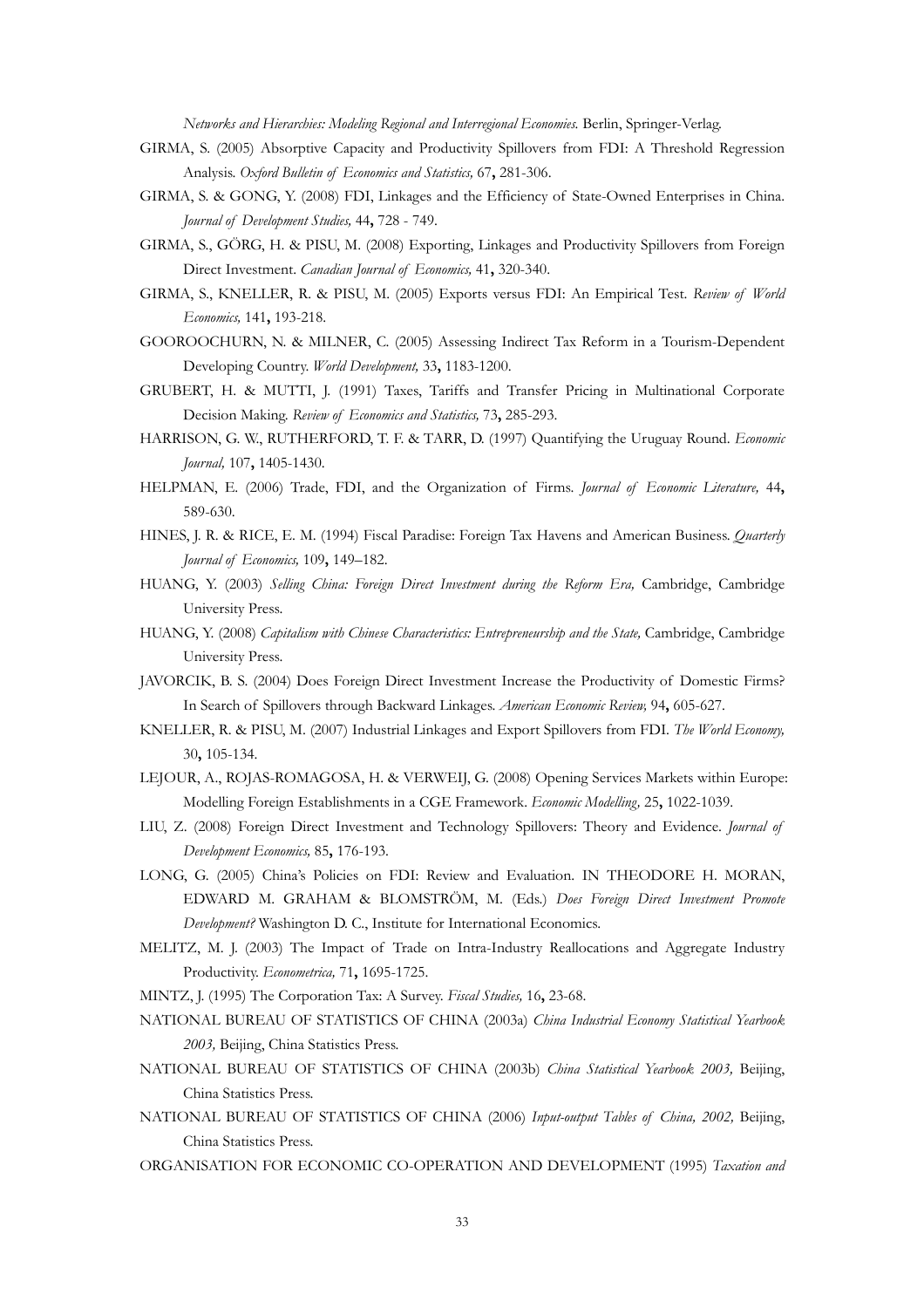*Foreign Direct Investment: The Experience of the Economies in Transition*, Paris, Organisation for Economic Co-operation and Development.

- ORGANISATION FOR ECONOMIC CO-OPERATION AND DEVELOPMENT (2001) *Corporate Tax Incentives for Foreign Direct Investment,* Paris, Organisation for Economic Co-operation and Development.
- PRASAD, E. S. & RAJAN, R. G. (2006) Modernizing China's Growth Paradigm. *American Economic Review,* 96**,** 331-336.
- RUTHERFORD, T. F. (1999) Applied General Equilibrium Modeling with MPSGE as a GAMS Subsystem: An Overview of the Modeling Framework and Syntax. *Computational Economics,* 14**,** 1-46.
- UNITED NATIONS CONFERENCE ON TRADE AND DEVELOPMENT (2000) *Tax Incentives and Foreign Direct Investment: A Global Survey,* New York and Geneva, United Nations.
- UNITED NATIONS CONFERENCE ON TRADE AND DEVELOPMENT (2003) *World Investment Report 2003,* New York and Geneva, United Nations.
- VAN MEIJL, H. & VAN TONGEREN, F. (1998) Trade, Technology Spillovers, and Food Production in China. *Review of World Economics,* 134 423-449.
- WEI, S.-J. (2000a) How Taxing is Corruption on International Investors? *Review of Economics and Statistics,* 82**,** 1-11.
- WEI, S.-J. (2000b) Local Corruption and Global Capital Flows. *Brookings Papers on Economic Activity,* 31**,** 303-354.
- ZHAI, F. (2008) Armington Meets Melitz: Introducing Firm Heterogeneity in a Global CGE Model of Trade. *Journal of Economic Integration,* 23**,** 575 - 604.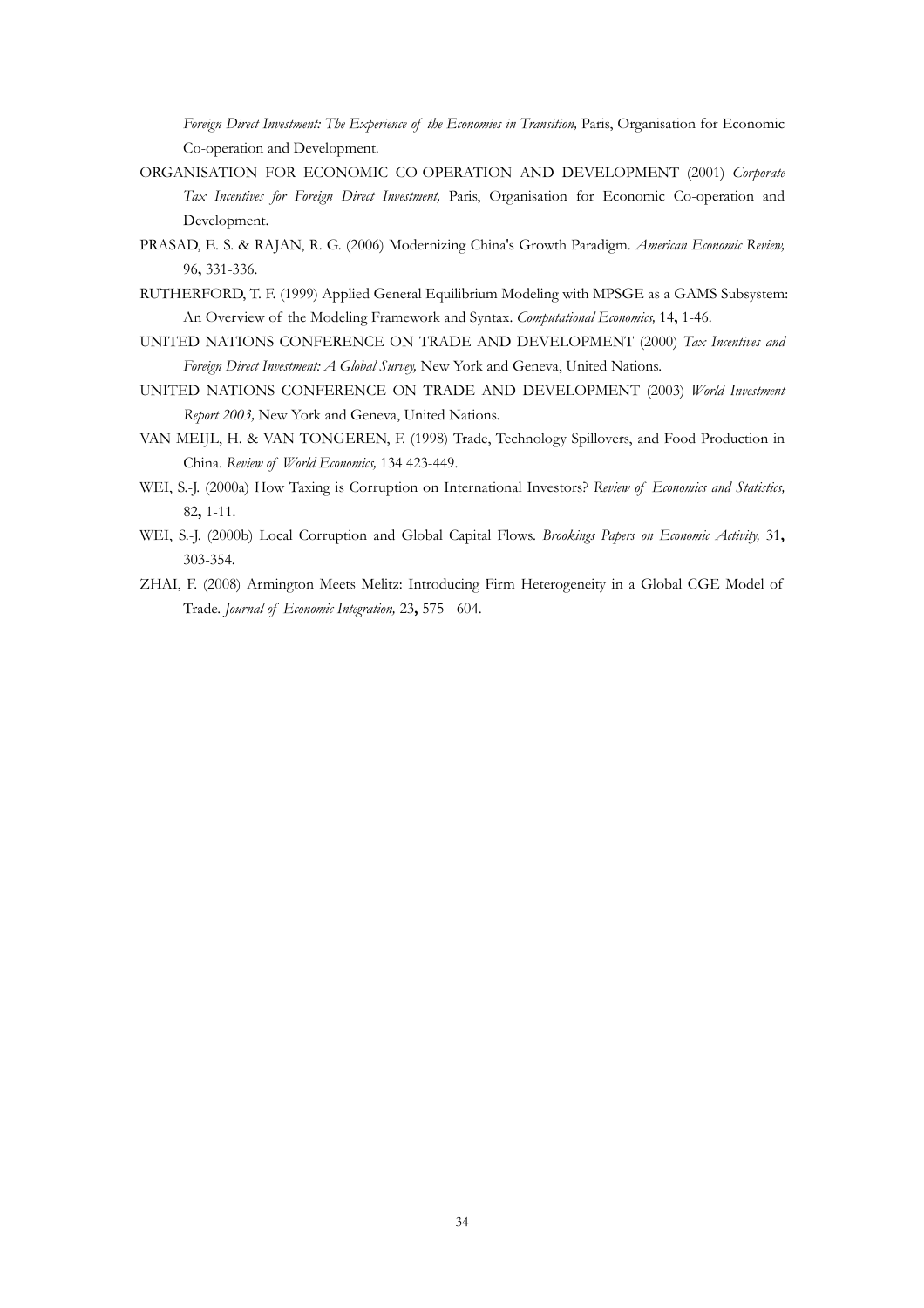#### **Tables**

**Table 1. Corporate income tax rates by sector in 2004 (%).** 

| <b>Sectors</b>                                      | <b>SOEs</b> | Private | <b>FIEs</b> |
|-----------------------------------------------------|-------------|---------|-------------|
| Coal, petroleum and gas                             | 12.8        | 21.1    | 1.4         |
| Ferrous metals mining and dressing                  | 19.6        | 27.2    | 15.5        |
| Nonferrous metals mining and dressing               | 20.8        | 19.1    | 9.8         |
| Mining of non-metal, other minerals, and other ores | 32.2        | 20.7    | 23.7        |
| Food, beverage, and tobacco manufacturing           | 30.3        | 14.9    | 14.5        |
| Textile industry                                    | n.a.        | 20.2    | 12.7        |
| Garments and other fibre products                   | 24.8        | 21.2    | 11.9        |
| Leather, furs, down and related products            | n.a.        | 14.7    | 13.3        |
| Timber processing, bamboo, cane, palm fibre etc.    | 29.6        | 15.2    | 14.3        |
| Furniture manufacturing                             | 10.0        | 17.3    | 8.7         |
| Papermaking and paper products                      | 45.4        | 20.6    | 13.2        |
| Printing and record medium reproduction             | 26.7        | 23.8    | 12.4        |
| Cultural, educational and sports goods              | 47.7        | 18.5    | 15.6        |
| Petroleum processing and coking                     | 24.5        | 20.3    | 12.4        |
| Raw chemical materials and chemical products        | 21.3        | 17.5    | 10.1        |
| Medical and pharmaceutical products                 | 19.7        | 17.9    | 12.5        |
| Chemical fibre                                      | 55.7        | 18.6    | 13.8        |
| Rubber products                                     | 35.7        | 20.8    | 13.0        |
| Plastic products                                    | 24.6        | 19.1    | 12.5        |
| Non-metal mineral products                          | 29.1        | 20.7    | 10.3        |
| Smelting and pressing of ferrous metals             | 24.8        | 18.9    | 6.7         |
| Smelting and pressing of nonferrous metals          | 24.2        | 19.3    | 10.9        |
| Metal products                                      | 28.2        | 20.6    | 11.1        |
| Ordinary machinery                                  | 22.7        | 20.6    | 12.1        |
| Special purpose equipment                           | 29.2        | 21.3    | 9.4         |
| Transport equipment                                 | 10.5        | 19.6    | 7.8         |
| Electronic and electric products                    | 22.6        | 19.6    | 10.3        |
| Instruments, meters, cultural and office machinery  | 42.0        | 17.3    | 10.6        |
| Production of electric power, steam and hot water   | 21.5        | 24.8    | 12.2        |
| Production of gas                                   | 45.6        | 10.9    | 11.4        |
| Average                                             | 19.5        | 19.3    | 10.4        |

Source: *China Economic Census Statistical Yearbook 2004*. Beijing: China Statistics Press. 2006.

 Notes: 'SOEs', 'Private', and 'FIEs' denote the corporate income tax rate (=corporate income tax/total profits before tax) of state-owned enterprises, private domestic enterprises, and foreign-invested enterprises, respectively.

| Ownership   | constant     |              |              | Obs. | $\mathbf{R}^2$ |  |
|-------------|--------------|--------------|--------------|------|----------------|--|
| <b>SOEs</b> | 0.13         | 0.91         | 0.09         | 155  | 0.99           |  |
|             | $(0.04)$ *** | $(0.02)$ *** | $(0.03)$ *** |      |                |  |
| Private     | 1.01         | 0.39         | 0.70         | 62   | 0.97           |  |
|             | $(0.19)$ *** | $(0.06)$ *** | $(0.04)$ *** |      |                |  |

**Table 2. Estimation of productivity.** 

 Notes: (a) Estimation of equation (5); (b) Standard errors in parentheses. \*, \*\*, \*\*\* denote statistically significant at 10%, 5%, and 1% level, respectively; (c) 'SOEs' stands for state-owned enterprises; 'Private' denotes domestic private enterprises.

| Ownership   | constant             | BL             | FL                   | <b>HZDS</b>          | <i>EXCO</i>             | Obs. | $\mathbf{R}^2$ |
|-------------|----------------------|----------------|----------------------|----------------------|-------------------------|------|----------------|
| <b>SOEs</b> | 0.91<br>$(0.05)$ *** | 0.40<br>(0.42) | 0.29<br>$(0.15)^*$   | 0.33<br>$(0.17)*$    | 0.04<br>(0.07)          | 155  | 0.31           |
| Private     | 2.21<br>$(0.32)$ *** | 0.15<br>(2.73) | 2.58<br>$(0.97)$ *** | 2.88<br>$(1.11)$ *** | $-1.74$<br>$(0.47)$ *** | 62   | 0.30           |

**Table 3. Estimation of productivity spillovers.** 

 Notes: (1) Estimation of equation (6). (2) Standard errors in parentheses. \*, \*\*, \*\*\* denote statistically significant at 10%, 5%, and 1% level, respectively. (3) "SOEs" and "Private" denote state-owned enterprises and domestic private enterprises respectively. (4) Similar to the results in the literature, the correlation coefficients of *BL*, *FL* and *HZDS* are reasonably low (both below 0.30), so that their independence is justified.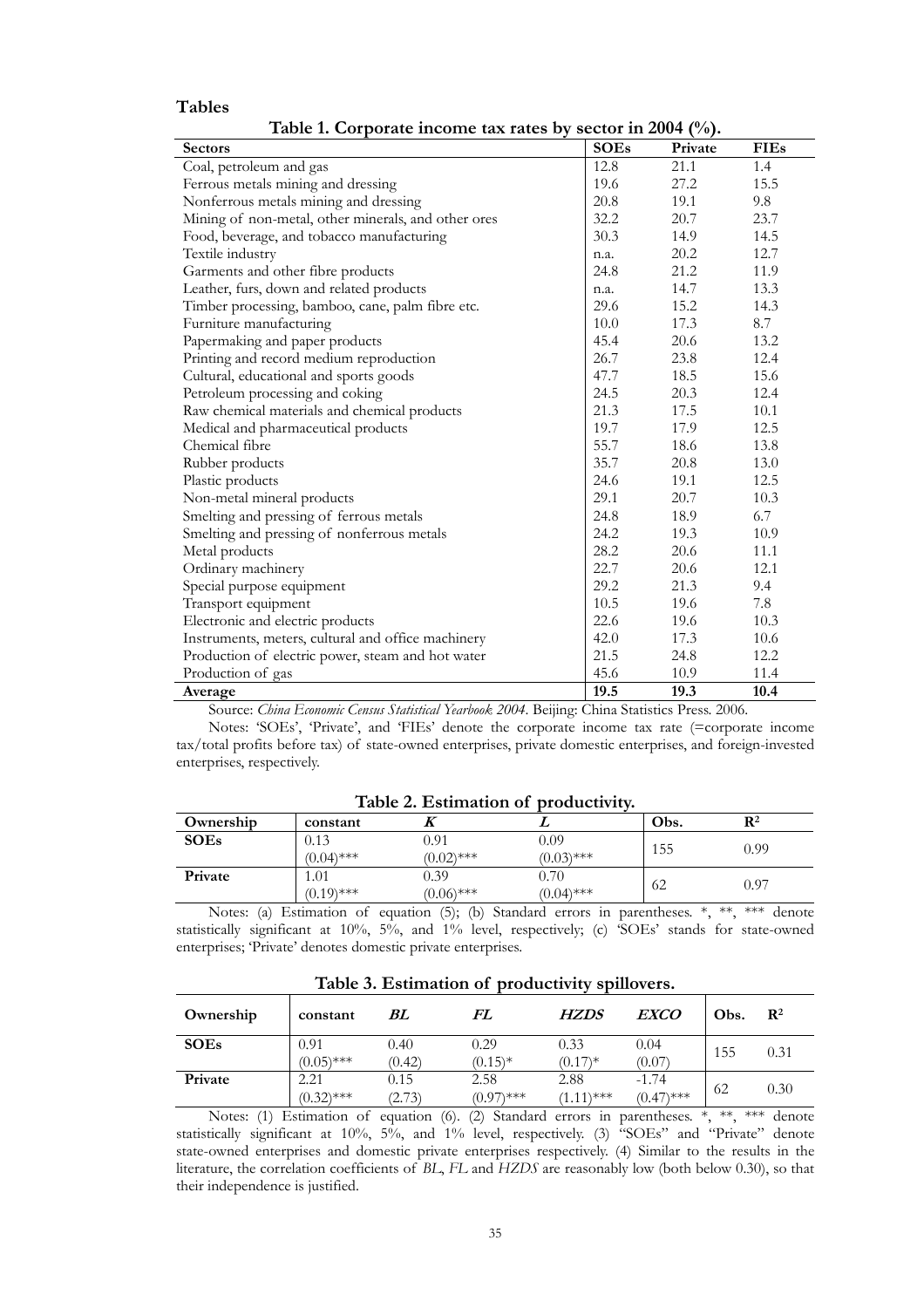| a) single-sidea refor <i>m wulood spillovers</i> |                              |                        |              |               |  |
|--------------------------------------------------|------------------------------|------------------------|--------------|---------------|--|
|                                                  |                              | <b>Perfect</b>         | Monopolistic | Firm          |  |
|                                                  |                              | competition            | competition  | heterogeneity |  |
| <b>Output</b>                                    | All                          | $-0.17$                | $-0.18$      | $-0.19$       |  |
|                                                  | FIEs                         | $-0.72$                | $-0.75$      | $-0.83$       |  |
|                                                  | <i>SOEs</i>                  | 0.04                   | 0.04         | 0.02          |  |
|                                                  | Private                      | 0.05                   | 0.04         | 0.06          |  |
| Variety                                          | All                          |                        | $-0.05$      | $-0.10$       |  |
|                                                  | FIEs                         | Not applicable         | $-0.67$      | $-0.40$       |  |
|                                                  | SOEs                         |                        | 0.09         | $-0.07$       |  |
|                                                  | Private                      |                        | 0.11         | $-0.05$       |  |
| <b>Scale</b>                                     | All                          |                        | $-0.02$      | 0.07          |  |
|                                                  | <b>FIEs</b>                  |                        | $-0.11$      | $-0.43$       |  |
|                                                  | SOEs                         | Not applicable         | $-0.01$      | 0.12          |  |
|                                                  | Private                      |                        | $-0.03$      | 0.15          |  |
| Productivity                                     | All                          | 0.02                   |              |               |  |
|                                                  | $F\!I\!E$ s                  | 0.01                   |              |               |  |
|                                                  | SOEs                         | Not applicable<br>0.02 |              |               |  |
|                                                  | Private                      |                        |              | 0.02          |  |
| <b>Spillovers</b>                                | SOEs                         |                        |              |               |  |
|                                                  | Private                      | Not applicable         |              |               |  |
|                                                  | Total tax revenue            |                        | $-0.20$      | $-0.21$       |  |
|                                                  | Corporate income tax revenue |                        | 11.87        | 11.86         |  |
| Welfare                                          |                              | $-0.40$                | $-0.42$      | $-0.37$       |  |
| <b>GDP</b>                                       |                              | $-0.14$                | $-0.16$      | $-0.14$       |  |

# **Table 4. Effects of corporate income tax reform (%).**

*(a) single-sided reform without spillovers*

*(b) integrated reform without spillovers* 

|                   |                              | $\circ$<br><b>Perfect</b>  | Monopolistic    | Firm          |  |
|-------------------|------------------------------|----------------------------|-----------------|---------------|--|
|                   |                              | competition                | competition     | heterogeneity |  |
| <b>Output</b>     | All                          | $-0.14$                    | $-0.16$         | $-0.02$       |  |
|                   | FIEs                         | $-0.81$                    | $-0.84$         | $-0.95$       |  |
|                   | SOEs                         | 0.24                       | 0.23            | 0.08          |  |
|                   | Private                      | 0.09                       | 0.09            | $-0.04$       |  |
| Variety           | All                          |                            | $-0.04$         | 0.03          |  |
|                   | <b>FIEs</b>                  |                            | $-0.75$         | $-0.35$       |  |
|                   | SOEs                         | Not applicable             | 0.45            | 0.18          |  |
|                   | Private                      |                            | 0.25            | 0.07          |  |
| <b>Scale</b>      | All                          |                            | $-0.02$         | 0.03          |  |
|                   | FIEs                         |                            | $-0.11$         | $-0.64$       |  |
|                   | SOEs                         | Not applicable             | 0.04            | 0.16          |  |
|                   | Private                      |                            | 0.03            | 0.13          |  |
| Productivity      | All                          | 0.15                       |                 |               |  |
|                   | $F\!I\!E$ s                  | 0.14                       |                 |               |  |
|                   | SOEs                         | Not applicable<br>$0.16\,$ |                 |               |  |
|                   | Private                      |                            |                 | 0.16          |  |
| <b>Spillovers</b> | SOEs                         |                            |                 |               |  |
|                   | Private                      | Not applicable             |                 |               |  |
| Total tax revenue |                              | $-0.12$                    | $-0.13$<br>0.08 |               |  |
|                   | Corporate income tax revenue | 11.89                      | 11.88<br>11.55  |               |  |
| Welfare           |                              | 0.13                       | 0.12            | 0.67          |  |
| <b>GDP</b>        |                              | $-0.09$                    | $-0.11$         | 0.38          |  |